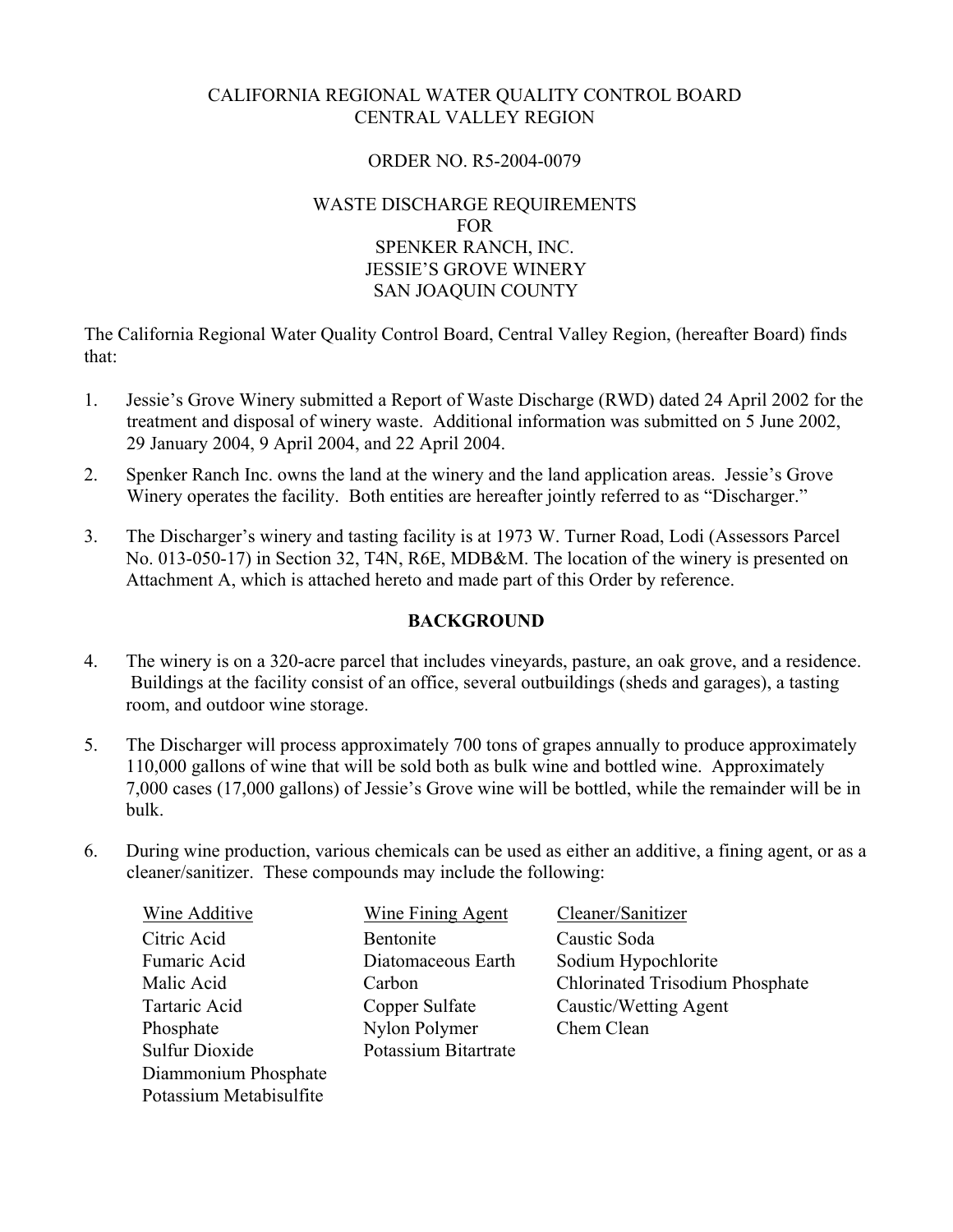7. Because process wastewater monitoring data for the Discharger's winery is not yet available, the RWD provides typical winery wastewater data based on a published reference. These values are presented below; however, it is noted that other area wineries typically produce wastewater with higher constituent concentrations.

| Compound                            | Units      | Concentration Range <sup>1</sup> |
|-------------------------------------|------------|----------------------------------|
| Biochemical Oxygen Demand $(BOD5)2$ | mg/L       | $3,000 - 7,000$                  |
| <b>Suspended Solids</b>             | mg/L       | $200 - 800$                      |
| Settleable Solids                   | mg/L       | $5 - 20$                         |
| pH                                  | Std. Units | $3 - 5$                          |
| Dissolved Oxygen                    | mg/L       | $0 - 9$                          |
| <b>Total Nitrogen</b>               | mg/L       | $5 - 50$                         |
| <b>Total Phosphorus</b>             | mg/L       | $2 - 8$                          |
| Grease                              | mg/L       | $5 - 40$                         |
| Sulfate                             | mg/L       | $20 - 75$                        |
| <b>Total Dissolved Solids</b>       | mg/L       | $500 - 1,000$                    |
| Inorganic Dissolved Solids          | mg/L       | $300 - 700$                      |
| <b>Volatile Dissolved Solids</b>    | mg/L       | $200 - 700$                      |

1 Typical chemical analyses of winery wastewater from Fall Creek Engineering, Report of Waste Discharge, February 2004.

<sup>2</sup> Five-day, 20° Celsius Biochemical Oxygen Demand

#### **WASTEWATER SYSTEM**

- 8. Wastewater from winery processes such as tank cleaning, grape crushing, barrel washing, and equipment/floor cleaning will be screened to separate wastewater solids, settled, collected in a 1,000 gallon septic tank, automatically pumped into a water truck, and then manually applied to a 70 acre land application area. The Discharger has purchased, but has not yet installed, a wastewater screen. The wastewater treatment schematic is presented on Attachment B, which is attached hereto and made part of this Order by reference.
- 9. Stormwater that falls on paved areas and roofs within the winery facility is currently collected and discharged into the wastewater system. The Discharger has proposed installation of a diversion valve to allow stormwater to be diverted to the stormwater retention pond. Such an arrangement requires additional monitoring of stormwater and may prevent the Discharger from operating during precipitation events that exceed the wastewater system handling capacity. Wastewater/ stormwater mixtures are classified as wastewater.
- 10. A mobile, contract wine bottling service will perform bottling. The bottles arrive at the site already cleaned, and no rinsing occurs prior to filling. Therefore, bottling activities will not generate a high strength waste stream.
- 11. Based on a hydraulic analysis, the 70 acre land application area has adequate capacity to accept all wastewater and rainfall (using the 100-year return annual precipitation total). Staff estimates at a wastewater flow rate of 3,500 gallons per day (gpd) the wastewater discharge is less than 1-percent of the 70 acre land application area's available hydraulic capacity based on the lowest published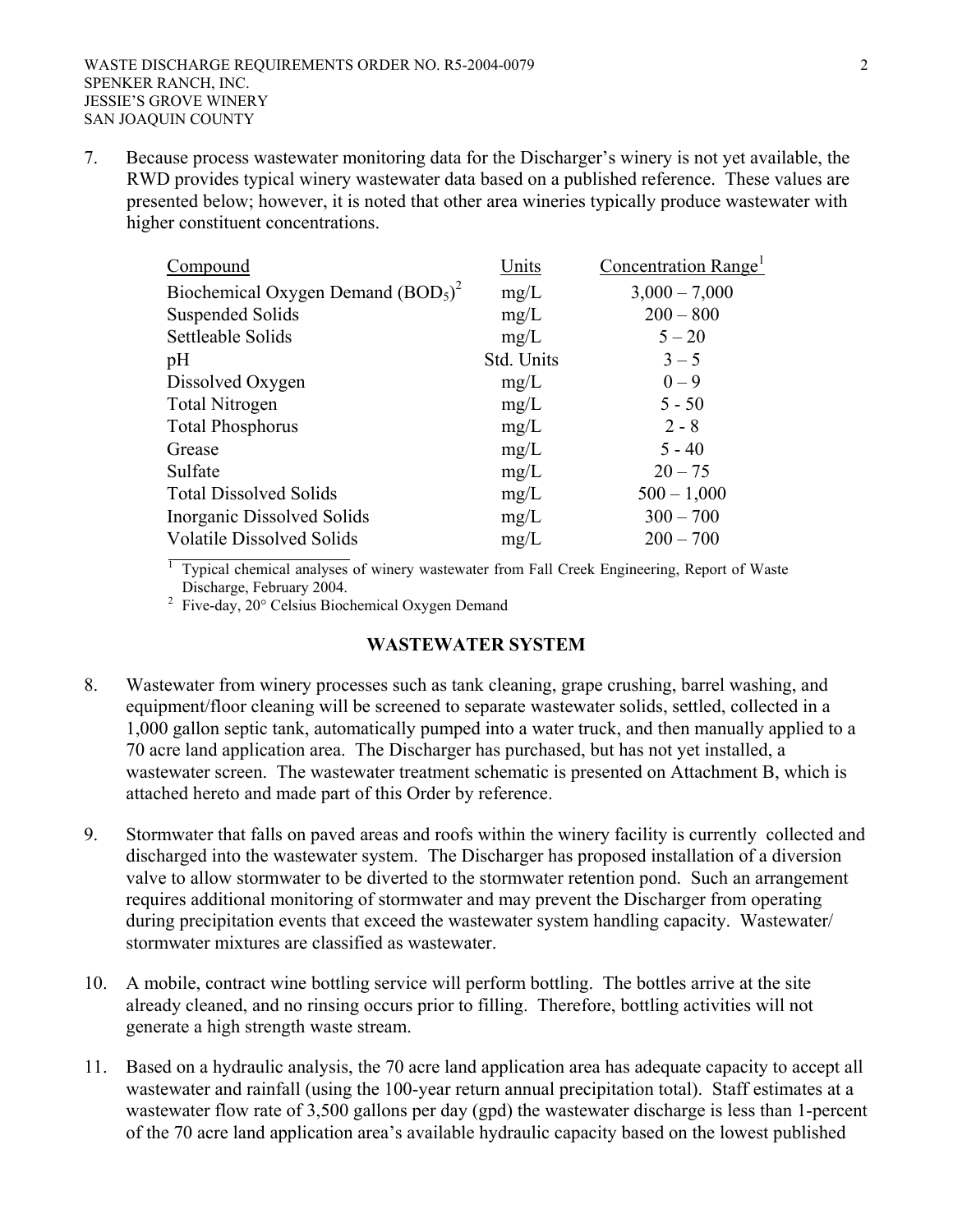infiltration value and a safety factor of five-percent. The Discharger is allowed to discharge wastewater to the land application area during rain events provided all requirements of this Order are complied with.

- 12. The Discharger has no wastewater storage capacity. Therefore, all wastewater generated must be discharged soon after generation. The Discharger must take this fact into consideration when planning operations that generate wastewater. Climatic conditions or land application area conditions (saturated soil, odors, etc.) may require winery process schedule changes to comply with the discharge specifications contained in this Order.
- 13. The majority of the processing area, including the crush pad, is not roofed. Stormwater mixes with wastewater; therefore, all the water must be handled as industrial wastewater.
- 14. The Discharger does not use water-softening equipment such as ion exchange water treatment.

# **LAND APPLICATION SYSTEM**

- 15. The Discharger proposes to dispose of screened and settled winery effluent by irrigating 70 acres of cropped pasture using a water truck. A sprinkler irrigation system may be installed in the future, and is acceptable as long as wastewater applications are performed consistent with the requirements in this Order. Flood irrigation is acceptable as long as the land application area is prepared to allow even distribution and prevent spills of wastewater/supplemental irrigation water outside the land application area. Because the wastewater application will not be sufficient to meet the crop irrigation needs during summer months, supplemental irrigation water will be applied.
- 16. Pasture grass will be cut and removed from the land application area or removed by animals grazing on the pasture. Removal of the crop will remove nitrogen and other dissolved solids that are taken up by the crop.
- 17. There is less nitrogen in the wastewater than the cropped land application area will utilize. This is based on a nitrogen demand of 100 lbs/acre•year for the 70 acre land application area, a conservative nitrogen effluent concentration (25 mg/L as an annual average), and annual wastewater generation rate of 866,500 gallons. The 70 acre land application area will take up approximately 7,000 pounds of nitrogen, while the total annual wastewater nitrogen application will contain approximately 181 pounds of nitrogen.
- 18. The application of the winery wastewater to 70 acres of land should not cause an increase in the TDS concentration in the underlying groundwater. TDS is composed of both Volatile Dissolved Solids (VDS) and Inorganic Dissolved Solids (IDS). The proportion of VDS to IDS in wastewater varies with the source, but 50-percent of the TDS in winery wastewater may be in the volatile form. These VDS are biologically treated by soil microorganisms in a well managed wastewater treatment and land application system, and should not enter the groundwater. Therefore, of the approximately 14,453 pounds of TDS in the wastewater, about 7,226 pounds are expected to be in the inorganic fraction, equating to an annual load of 103 lbs/acre for the 70 acre land application area. However, plants take up some dissolved solids at variable rates up to of 2,000 lbs/acre•year, so the proposed loading rate, assuming that wastewater is evenly applied over the entire area,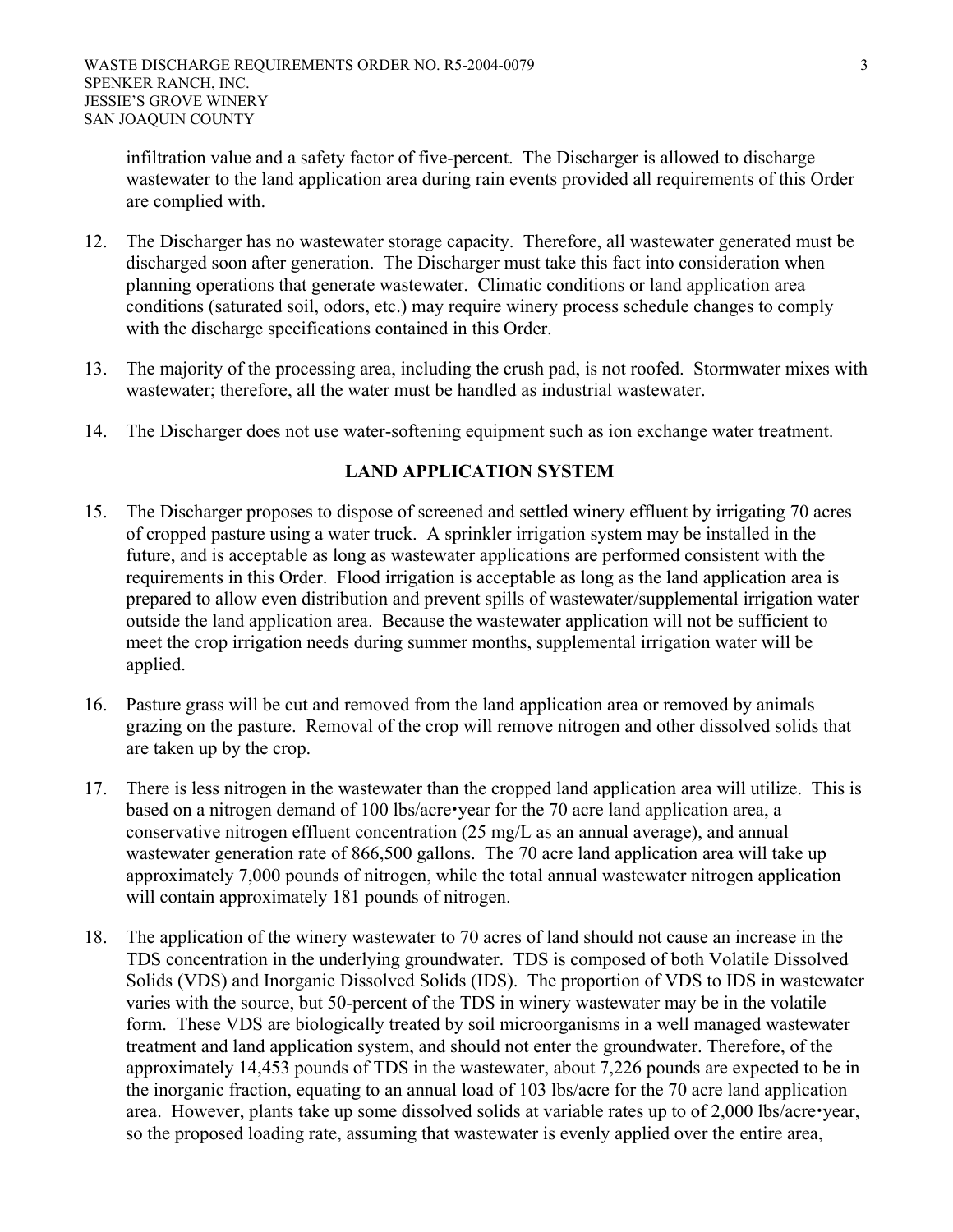should be protective of groundwater. However, the Discharger is required to install and sample groundwater monitoring wells to show that the system is operating as designed and that groundwater is protected.

19. Although the Discharger only proposed to apply treated process wastewater to 70 acres of land, this Order allows the Discharger to apply the treated wastewater to any cropped land within its 320 acre parcel, as long as it first submits an *Operation and Management Plan* for the additional cropped land.

#### **SOLID WASTE**

- 20. Solid/semi-solid wastes such as pomace (skins, seeds, pulp, stems, etc. resulting from the grape crush), and wine settlement and filter cake media (bentonite and diatomaceous earth) are generated by the processing operations. Such solid/semi-solid wastes are segregated from the process wastewater stream for separate handling and disposal. The pomace is spread in the vineyards as compost and/or tilled into the vineyards as a soil amendment. The amount of diatomaceous earth generated is small and can be applied to the vineyards or land application area.
- 21. Screened solids will be used as animal feed or composted and reapplied to vineyards or other land application area. Sludge and scum removed from the industrial wastewater system septic tank will be discharged to a municipal wastewater treatment system or land applied.

#### **GROUNDWATER CONDITIONS**

22. A soil boring was drilled on 7 November 2002. The boring was hand augured to a depth of 22 feet and a groundwater sample was collected. The analytical results are presented below:

| Constituent                    | Units         | Concentration |
|--------------------------------|---------------|---------------|
| Sodium                         | mg/L          | 19            |
| Chloride                       | mg/L          | 6.0           |
| <b>Electrical Conductivity</b> | $\mu$ mhos/cm | 191           |
| Nitrate as N                   | mg/L          | 1.09          |
| <b>Total Dissolved Solids</b>  | mg/L          | 160           |

23. An on-site domestic well supplies domestic and process water for the facility. The RWD does not describe the depth of the well or its screened interval. The well was sampled on 17 April 2002; the analytical results are presented below:

| Analyte                        | Units    | Concentration |
|--------------------------------|----------|---------------|
| Sodium                         | mg/L     | 8.0           |
| Chloride                       | mg/L     | 9.0           |
| <b>Electrical Conductivity</b> | umhos/cm | 230           |
| Nitrate as N                   | mg/L     | 0.7           |
| <b>Total Dissolved Solids</b>  | mg/L     | 147           |

#### **SITE SPECIFIC CONDITIONS**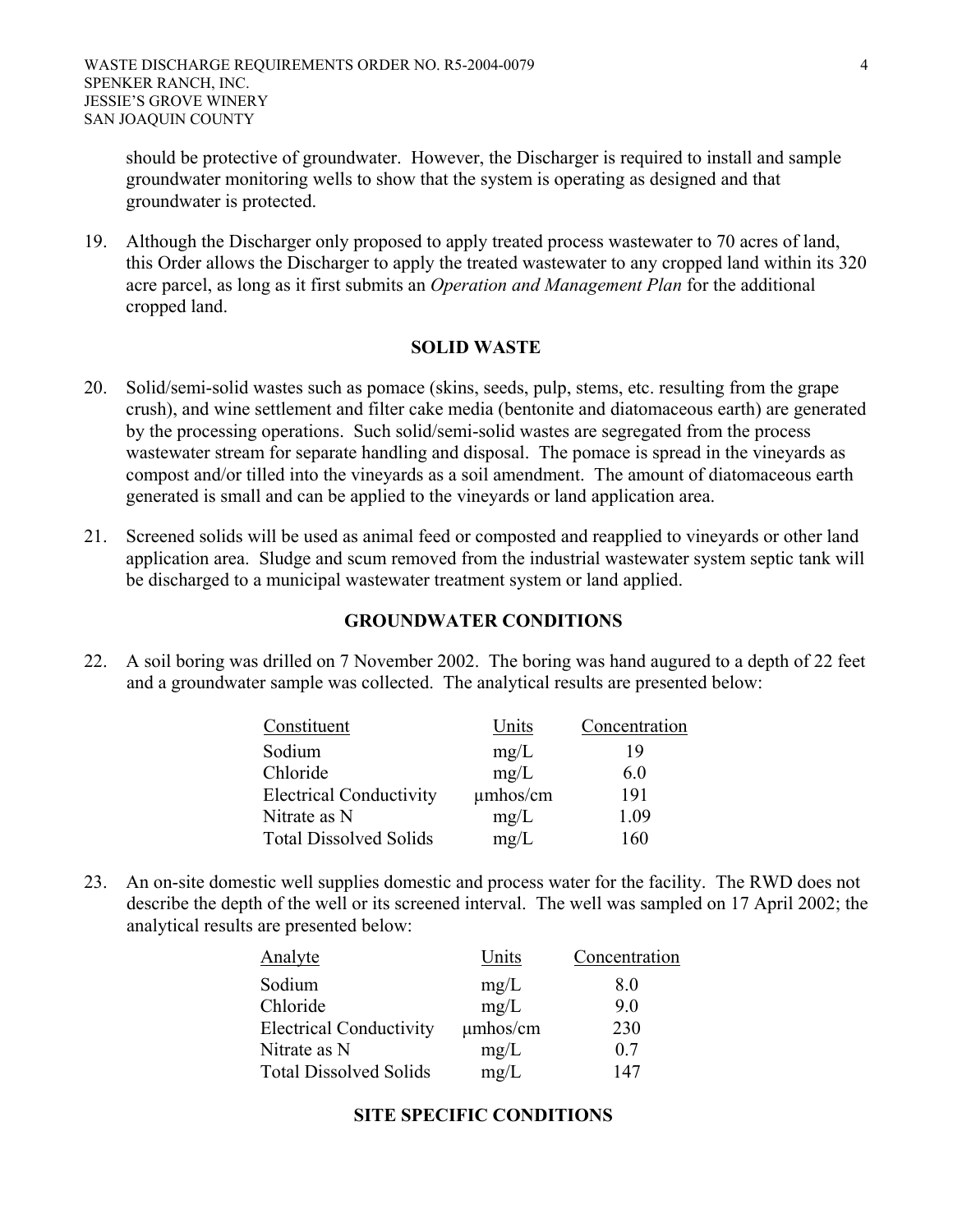- 24. The site topography is relatively flat. Surficial soils consist of Tokay fine sandy loam. The soil possesses moderately rapid permeability (2 to 6 inches per hour) based on the Soil Survey of San Joaquin County.
- 25. The facility is within the Lower Mokelumne Hydrologic Area (No. 531.20), as depicted on interagency hydrologic maps prepared by the Department of Water Resources in August 1986.
- 26. Average annual rainfall for the Lodi area is 17.43 in/year; the 100-year return annual total rainfall is 31.16 in/year; the evapotranspiration rate for the Lodi area is 52.09 in/year.
- 27. The site is located outside the 100-year flood zone.
- 28. Domestic wastewater is collected separately from the process winery wastewater in an on-site sewage disposal system. This system is regulated by San Joaquin County Environmental Health Department.

# **BASIN PLAN, BENEFICIAL USES, AND REGULATORY CONSIDERATIONS**

- 29. The *Water Quality Control Plan for the Sacramento River and San Joaquin River Basins, Fourth Edition*, (hereafter Basin Plan) designates beneficial uses, establishes water quality objectives, contains implementation plans and policies for protecting waters of the basin, and incorporates by reference plans and policies adopted by the State Water Resources Control Board. Pursuant to §13263(a) of the California Water Code (CWC), waste discharge requirements must implement the Basin Plan.
- 30. Surface water drainage in the area is to Sycamore Slough, tributary to the Mokelumne River downstream of Camanche Reservoir.
- 31. The beneficial uses of the Mokelumne River from Camanche Reservoir to the Delta are agricultural supply; water contact recreation; noncontact water recreation; warm freshwater habitat, cold freshwater habitat; migration of aquatic organisms; spawning, reproduction, and/or early development; and wildlife habitat.
- 32. The beneficial uses of underlying groundwater are municipal and domestic water supply, agricultural supply, industrial service supply, and industrial process supply.
- 33. State Water Resources Control Board (State Board) Resolution No. 68-16 (the Antidegradation Policy) requires that the Board, in regulating the discharge of waste, must maintain the high quality of waters of the state until it is demonstrated that any change in quality will be consistent with maximum benefit to the people of the State, will not unreasonably affect beneficial uses, and will not result in water quality less than that described in the Regional Board's policies (e.g., quality that exceeds water quality objectives). Resolution No. 68-16 also requires that waste discharged to high quality waters be required to meet waste discharge requirements that will result in the best practicable treatment or control of the discharge.
- 34. The Discharger has not submitted any information showing that it should be allowed to degrade the groundwater as described in State Board Resolution No. 68-16, and therefore no degradation is allowed. This discharge of waste should not degrade surface water or groundwater quality. Prior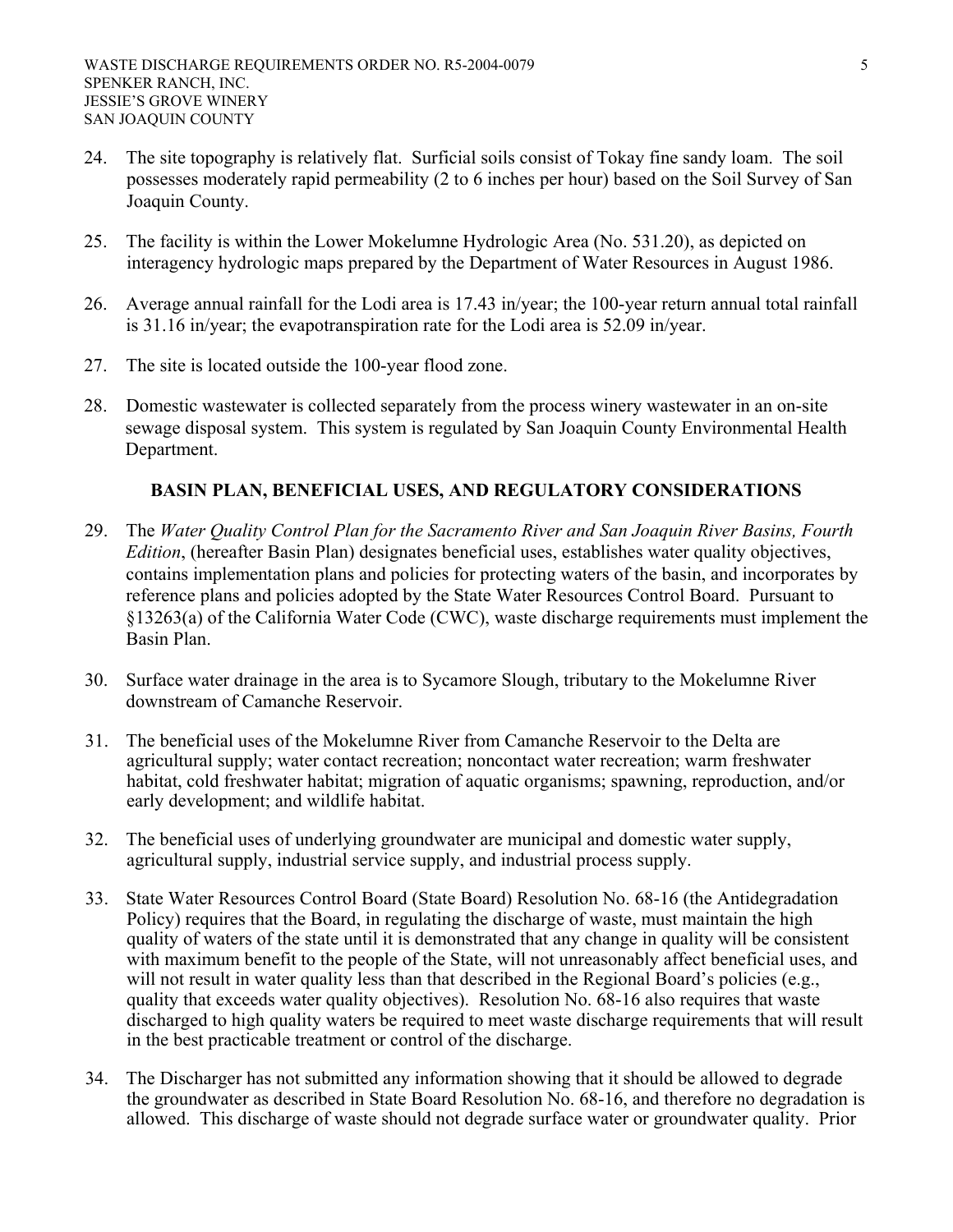to discharge to land, the waste will be screened and settled in a septic tank. This Order establishes effluent limitations that are protective of the beneficial uses of the underlying groundwater, requires a salinity source reduction study, and requires the sampling of groundwater monitoring wells to assure that the discharge of waste is not impacting the underlying groundwater. Based on the result of the scheduled tasks, this Order may be reopened to reconsider effluent limitations and other requirements to comply with Resolution 68-16.

35. California Water Code §13267(b) provides that: "*In conducting an investigation specified in subdivision (a), the regional board may require that any person who has discharged, discharges, or is suspected of having discharged or discharging, or who proposes to discharge waste within its region, or any citizen or domiciliary, or political agency or entity of this state who has discharged, discharges, or is suspected of having discharged or discharging, or who proposes to discharge, waste outside of its region that could affect the quality of waters within its region shall furnish, under penalty of perjury, technical or monitoring program reports which the regional board requires. The burden, including costs, of these reports shall bear a reasonable relationship to the need for the report and the benefits to be obtained from the reports. In requiring those reports, the regional board shall provide the person with a written explanation with regard to the need for the reports, and shall identify the evidence that supports requiring that person to provide the reports*."

The technical reports required by this Order and the attached "Monitoring and Reporting Program No. R5-2004-0079" are necessary to assure compliance with these waste discharge requirements. The Discharger owns and operates the facility that generates the waste subject to this Order.

- 36. California Department of Water Resources standards for the construction and destruction of groundwater wells is described in *California Well Standards Bulletin 74-90* (June 1991) and *Water Well Standards: State of California Bulletin 94-81* (December 1981). These standards, and any more stringent standards adopted by the state or county pursuant to CWC §13801, apply to all monitoring wells.
- 37. State regulations that prescribe procedures for detecting and characterizing the impact of waste constituents from waste management units on groundwater are found in Title 27. While the wastewater treatment facility is exempt from Title 27, the data analysis methods of Title 27 may be appropriate for determining whether the discharge complies with the terms for protection of groundwater specified in this Order.
- 38. Federal regulations for storm water discharges were promulgated by the U.S. Environmental Protection Agency on 16 November 1990 (40 CFR Parts 122, 123, and 124). The State Board adopted Order No. 97-03-DWQ (General Permit No. CAS000001) specifying waste discharge requirements for discharges of storm water associated with industrial activities, and requiring submittal of a Notice of Intent by all affected industrial dischargers. The Discharger has not yet obtained coverage under General Permit No. CAS000001 and is required to do so.
- 39. On 16 May 2002, in accordance with the California Environmental Quality Act (Title 14, CCR, §15261 et seq.), the San Joaquin County Planning Commission approved a Negative Declaration for Jessie's Grove Winery. No mitigation measures related to water quality were included in the approval of the Negative Declaration; however, compliance with this Order should result in water quality protection.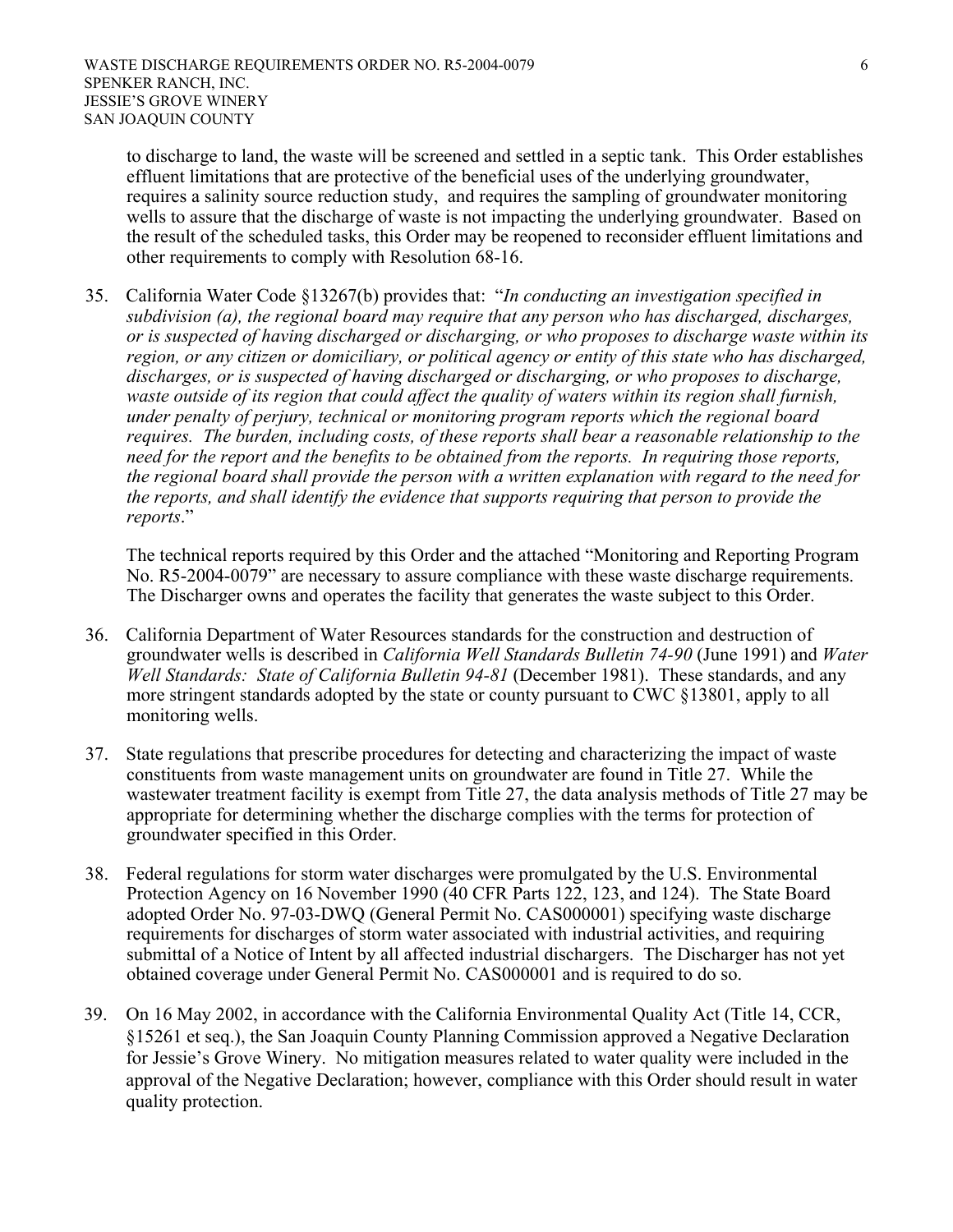- 40. The discharge of wastewater is exempt from the requirements of *Consolidated Regulation for Treatment, Storage, Processing, or Disposal of Solid Waste*, as set forth in Title 27, CCR, Division 2, Subdivision 1, §2005, et seq., (hereafter Title 27). The exemption, pursuant to §20090(b), is based on the following:
	- a. The Board is issuing waste discharge requirements,
	- b. The discharge complies with the Basin Plan, and
	- c. The wastewater does not need to be managed according to Title 22 CCR, Division 4.5, and Chapter 11, as a hazardous waste.
- 41. Pursuant to California Water Code §13263(g), discharge is a privilege, not a right, and adoption of this Order does not create a vested right to continue the discharge.

#### **PUBLIC NOTICE**

- 42. All the above and the supplemental information and details in the attached Information Sheet, incorporated by reference herein, were considered in establishing the following conditions of discharge.
- 43. The Discharger and interested agencies and persons were notified of the intent to prescribe WDRs for this discharge and provided an opportunity for a public hearing and an opportunity to submit their written views and recommendations.
- 44. In a public meeting, all comments pertaining to the discharge were heard and considered.

**IT IS HEREBY ORDERED** that pursuant to §13263 and 13267 of the California Water Code, Spenker Ranch Inc. and Jessie's Grove Winery, its agents, successors, and assigns, in order to meet the provisions contained in Division 7 of the California Water Code and regulations adopted thereunder, shall comply with the following:

*[Note: Other prohibitions, conditions, definitions, and some methods of determining compliance are contained in the attached "Standard Provisions and Reporting Requirements for Waste Discharge Requirements" dated 1 March 1991].* 

# **A. Discharge Prohibitions:**

- 1. Discharge of wastes to surface waters or surface water drainage courses is prohibited.
- 2. Operation of a distillery at the facility is prohibited.
- 3. Bypass or overflow of untreated or partially treated waste is prohibited.
- 4. Discharge of waste classified as 'hazardous,' defined in §20164 of Title 27, CCR, or 'designated,' as defined in §13173 of the California Water Code, is prohibited.
- 5. The discharge of winery wastewater to the domestic wastewater system is prohibited.
- 6. The discharge of domestic waste to the process wastewater treatment system is prohibited.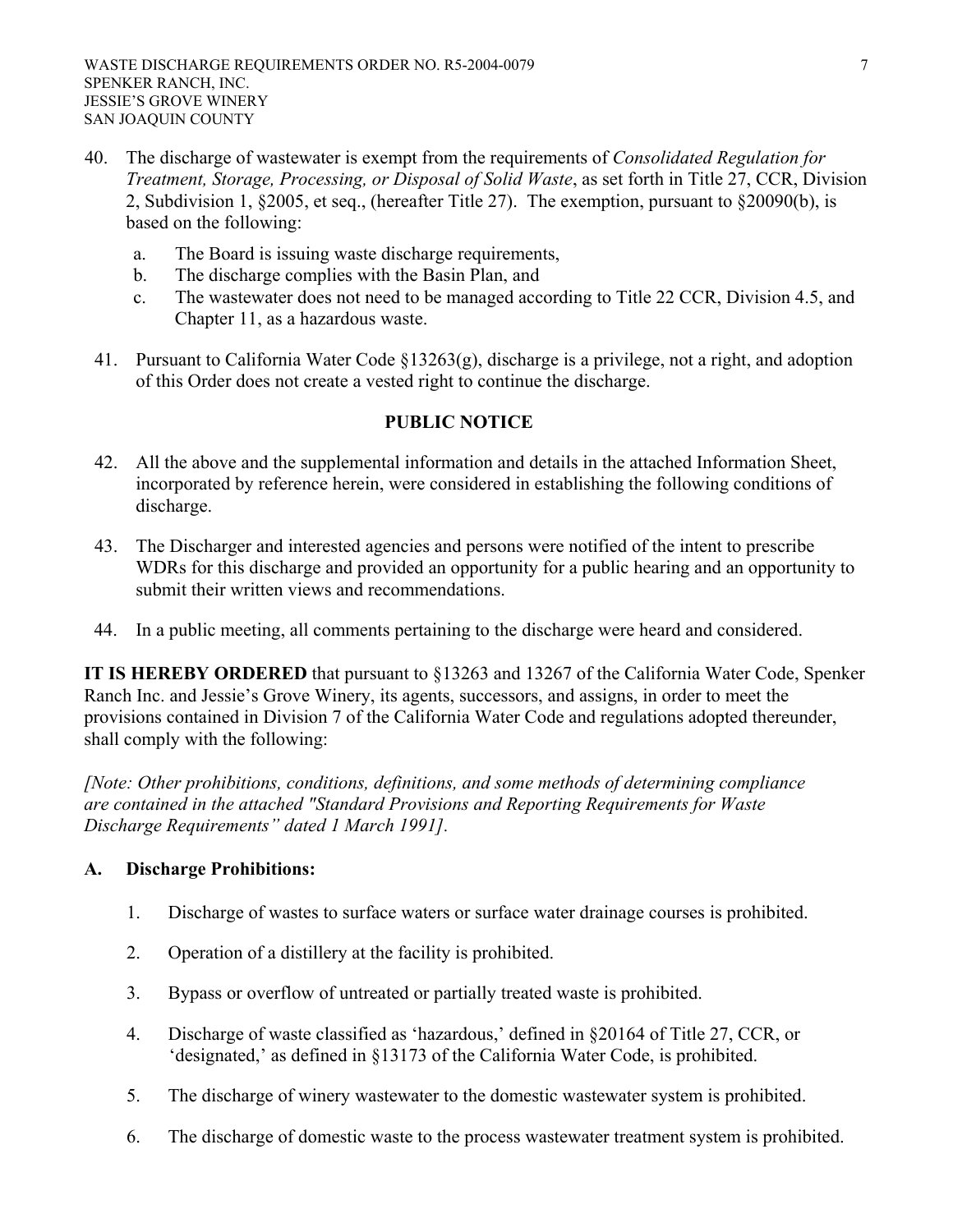7. Discharge of wastewater to other than the treatment system and land application area as described in the Findings and shown on Attachments A and B is prohibited.

#### **B. Discharge Specifications:**

- 1. The volume of wastewater discharged to the land application area shall not exceed 2,000 gpd as a monthly average, except during crush season (September through November) when the limit shall be 3,500 gpd as a monthly average. The annual volume of the wastewater discharged to the land application area shall not exceed 900,000 gallons.
- 2. As of 2 September 2004, wastewater shall not be applied to any land area until the land application area improvements are completed and technical reports (as described in Provisions G.1.b and G.1.c) has been submitted and approved by the Executive Officer. Prior to applying wastewater to any land area other than the 70 acres described in this Order, the Discharger shall submit a report consistent with Provision G.1.d. Upon approval of the technical report, the Discharger may begin discharging wastewater to the new land application area.
- 3. Neither the treatment nor the discharge shall cause a condition of nuisance or pollution as defined by the CWC, §13050.
- 4. The discharge shall not cause the degradation of any water supply.
- 5. No waste constituent shall be released or discharged, or placed where it will be released or discharged, in a concentration or in a mass that causes violation of the Groundwater Limitations.
- 6. Objectionable odors originating at this facility shall not be perceivable beyond the limits of the property owned by the Discharger.
- 7. As a means of discerning compliance with Discharge Specification No. B.6, the dissolved oxygen content of the stormwater pond shall not be less than 1.0 mg/l at any time.
- 8. The Discharger shall operate all systems and equipment to maximize treatment of wastewater and optimize the quality of the discharge.
- 9. The land application area shall be managed to prevent the breeding of mosquitoes.
- 10. The wastewater treatment system and land application area(s) shall be designed, constructed, operated, and maintained to prevent inundation or washout due to floods with a 100-year return frequency.
- 11. No physical connection shall exist between wastewater piping and any domestic water supply or other domestic/industrial supply well without an air gap or approved reduced pressure device.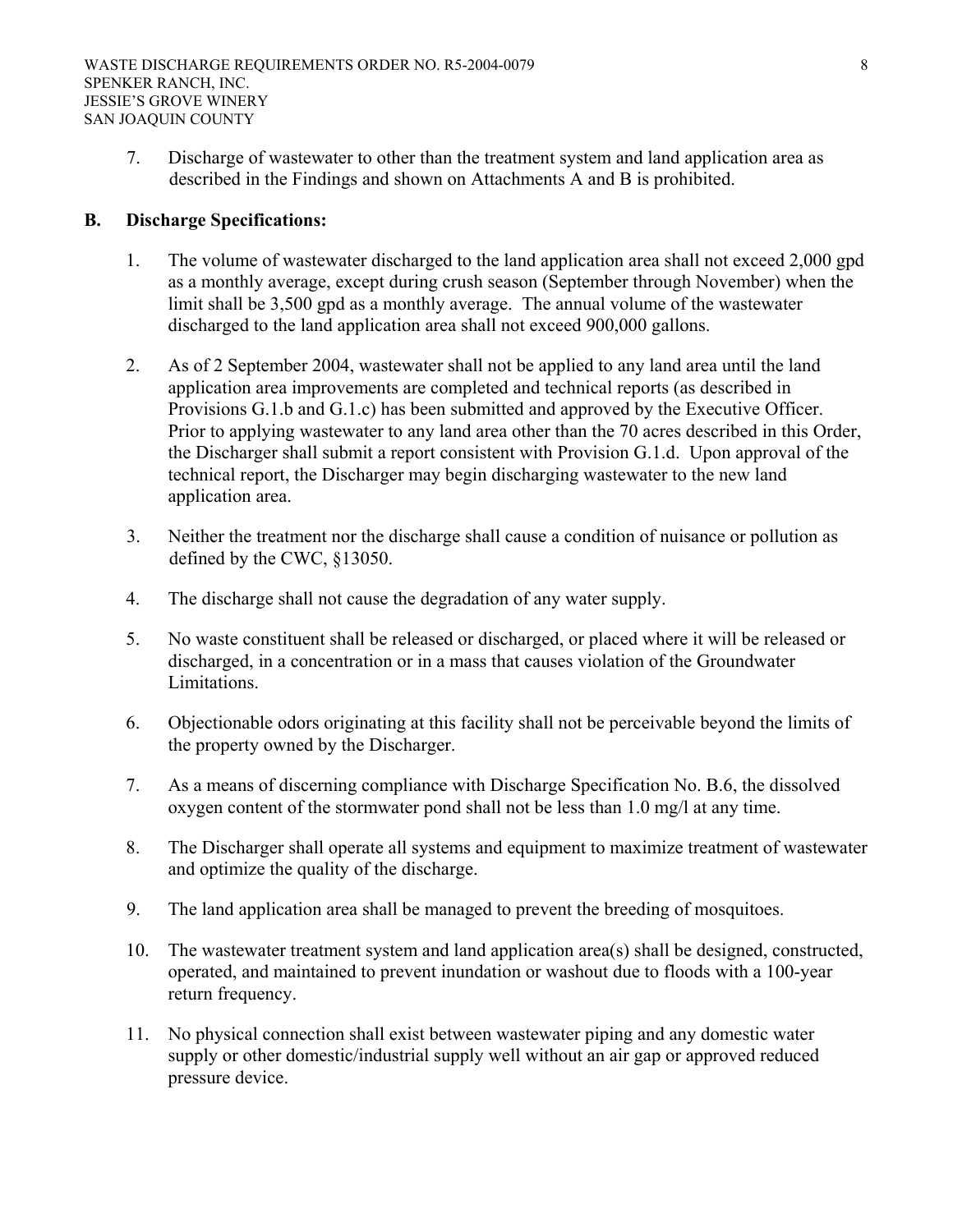12. The wastewater treatment and land application system shall have sufficient capacity to accommodate wastewater flow and seasonal precipitation. Design seasonal precipitation shall be based on total annual precipitation using a return period of 100 years, distributed monthly in accordance with historical rainfall patterns.

#### **C. Effluent Limitations:**

1. As of **2 September 2004**, wastewater discharged to land shall not exceed the following monthly average effluent limits, or lower concentrations as the Discharger determines necessary to ensure compliance with the Groundwater Limitations:

| Constituent                   | Units | Concentration |
|-------------------------------|-------|---------------|
| <b>Total Dissolved Solids</b> | mg/L  | 2,000         |

2. As of **2 September 2004**, wastewater applied to land shall not exceed the following loading rates, or lower loading rates as the Discharger determines necessary to ensure compliance with the Groundwater Limitations:

|                               |       | Loading Rate     |                  |
|-------------------------------|-------|------------------|------------------|
| Constituent                   | Units | Maximum          | 7-day Average    |
| <b>BOD</b>                    | mg/L  | $350$ lbs/ac•day | $100$ lbs/ac•day |
| <b>Total Dissolved Solids</b> | mg/L  | 500 lbs/ac•year  | Not Applicable   |
| <b>Total Nitrogen</b>         | mg/L  | 150 lbs/ac•year  | Not Applicable   |

3. Wastewater discharged to the land application area shall not have a pH of less than 6.5 or greater than 8.4.

# **D. Land Application Area Requirements**

- 1. The discharge shall be distributed uniformly on adequate acreage in compliance with the Discharge Specifications and Effluent Limitations.
- 2. Crops shall be grown on the land application area. Crops shall be selected based on nutrient uptake capacity, tolerance to high soil moisture conditions, and consumptive use of water and irrigation requirements. Cropping activities shall be sufficient to take up all the nitrogen applied, and crops shall be harvested and removed from the land on at least an annual basis.
- 3. Discharge of process wastewater, including runoff, spray or droplets from the irrigation system, shall not occur outside the boundaries of the approved land application area(s). Wastewater application from the back of a truck, or using sprinklers, flood, or drip irrigation is acceptable if the discharge complies with all requirements of this Order.
- 4. Hydraulic loading of process wastewater and irrigation water shall be at reasonable agronomic rates designed to minimize the percolation of process wastewater and irrigation water below the root zone (i.e., deep percolation).
- 5. Wastewater conveyance lines shall be clearly marked as such. Process wastewater controllers, valves, etc. shall be affixed with reclaimed water warning signs; quick couplers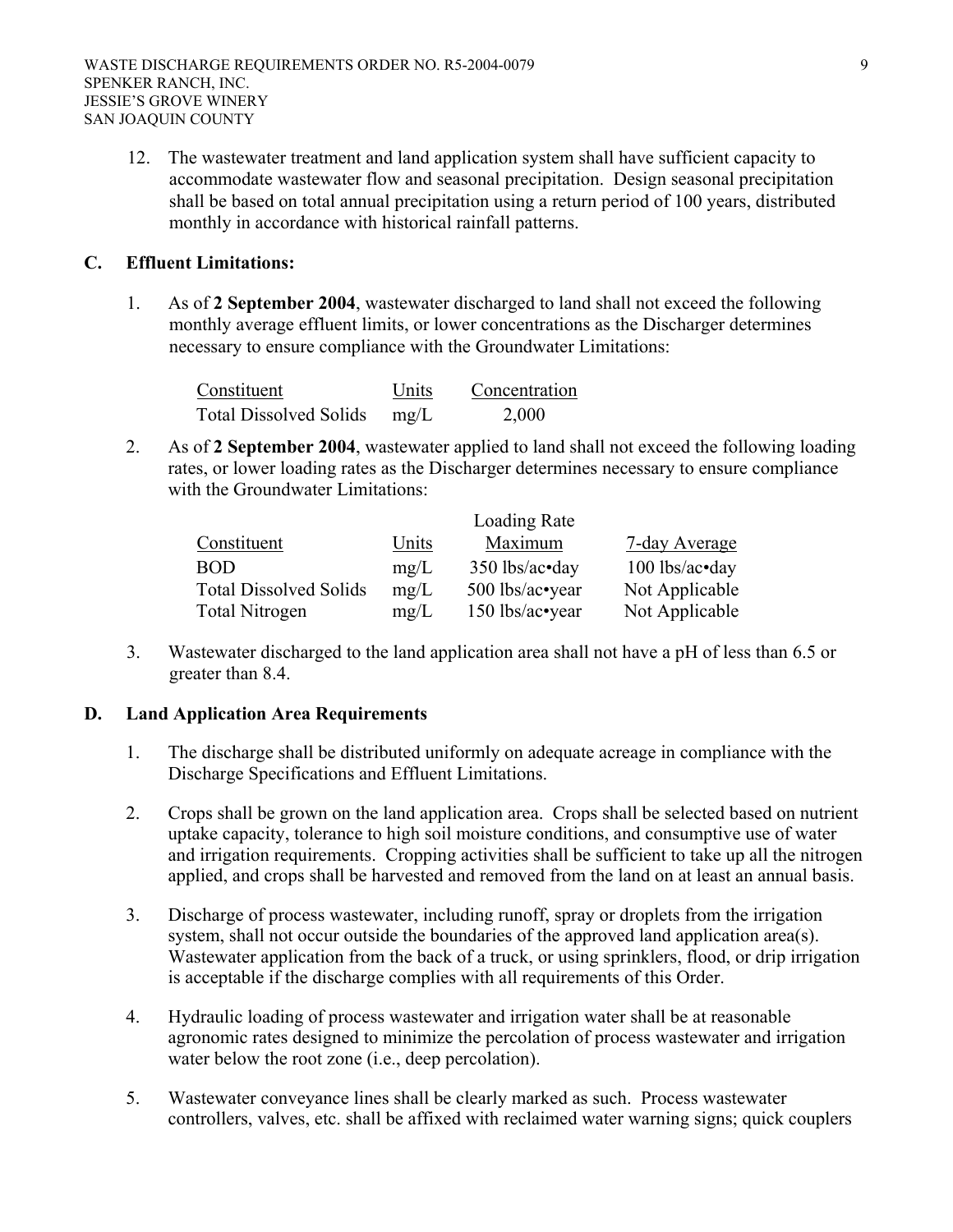and sprinkler heads shall be of a type, or secured in such a manner, that permits operation by authorized personnel only.

- 6. Irrigation systems shall be labeled as containing reclaimed wastewater. If wastewater and irrigation water utilize the same pipeline, then backflow prevention devices shall be installed to protect the potable/irrigation water supply.
- 7. Application of wastewater to the land application area using sprinkler irrigation is prohibited when wind velocities exceed 30 miles per hour.
- 8. Public contact with wastewater shall be precluded through such means as fences, signs, and/or irrigation management practices. Signs with proper wording of sufficient size shall be placed at areas of access and around the perimeter of the land application area(s) to alert the public of the use of wastewater.
- 9. The land application area shall be managed to prevent breeding of mosquitoes. More specifically:
	- a. All applied irrigation water must infiltrate completely within 24 hours.
	- b. Ditches not serving as wildlife habitat should be maintained free of emergent, marginal, and floating vegetation.
	- c. Low pressure pipelines, unpressurized pipelines, and ditches that are accessible to mosquitoes shall not be used to store wastewater.
- 10. A 50-foot buffer zone shall be maintained between any watercourse and the wetted area produced during irrigation used for process wastewater effluent disposal.
- 11. A 50-foot buffer zone shall be maintained between any domestic or irrigation well and the wetted area produced during process wastewater application.
- 12. Discharges to land application area shall be managed to minimize both erosion and runoff from the irrigated area.
- 13. The resulting effect of the wastewater discharge on the soil pH shall not exceed the buffering capacity of the soil profile and shall not cause significant mobilization of soil constituents such as iron and manganese.
- 14. Application of wastewater to the land application area via flood irrigation shall only occur on furrows graded so as to achieve uniform distribution, minimize ponding and provide for tailwater control. Furrow runs shall be no longer and slopes shall be no greater than what permits reasonably uniform infiltration and maximum practical irrigation efficiency. The minimum furrow slope shall not be less than 0.2 percent.
- 15. Wastewater application areas shall be allowed to dry for at least 72 hours from the end of wastewater application.
- 16. There shall be no standing water in the land application area or landscaped areas 24 hours after wastewater is applied, except during periods of heavy rains sustained over two or more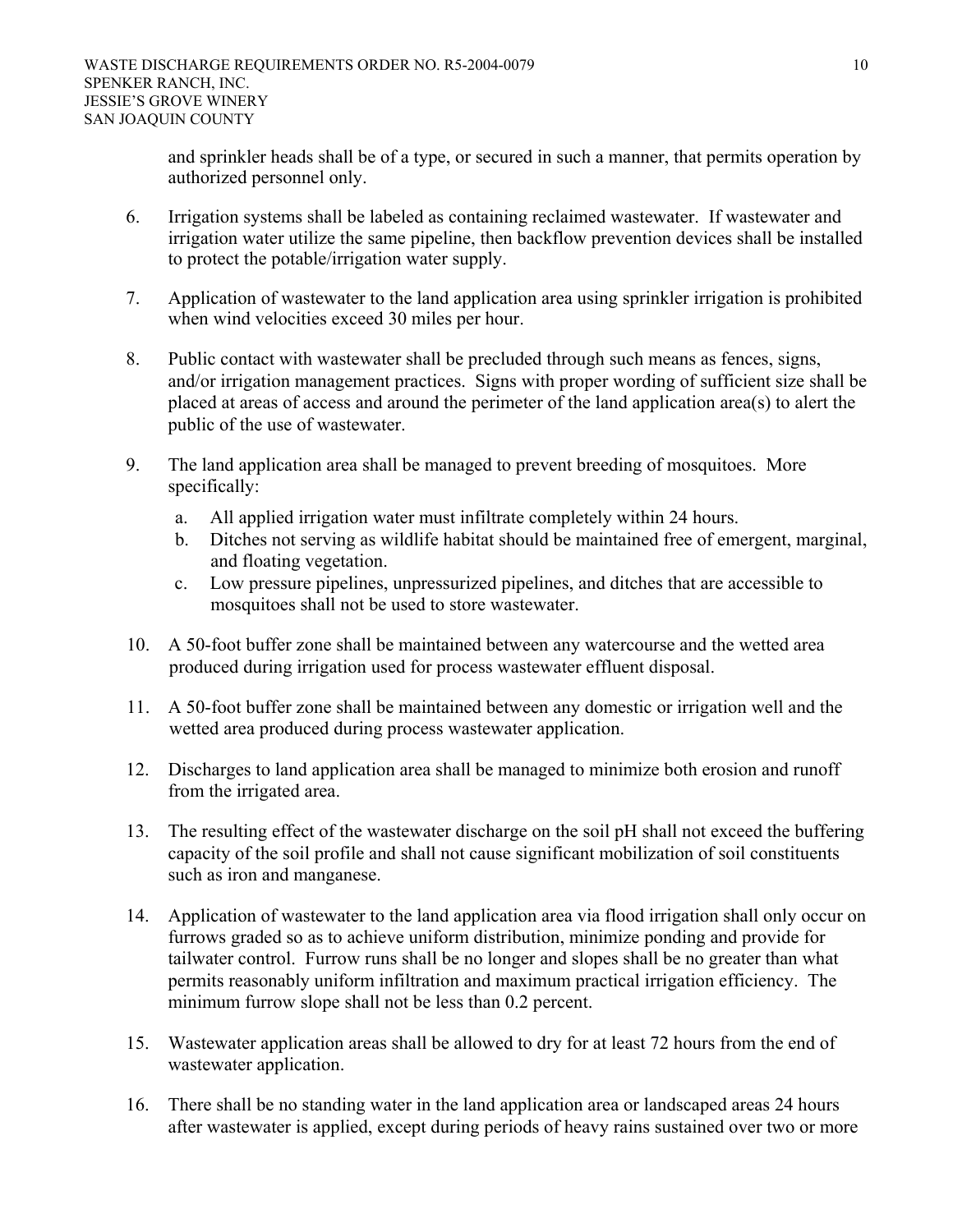consecutive days.

#### **E. Solids/Sludge Disposal Requirements:**

- 1. Collected screenings, sludge, and other solids removed from winery wastewater shall be disposed of in a manner that is consistent with Title 27, Division 2, Subdivision 1 of the CCR and approved by the Executive Officer.
- 2. Winery sludge and other solids shall be removed from sumps, screen, septic tank, etc. as needed to ensure optimal operation and adequate hydraulic capacity. Winery solids drying operations, if any, shall be designed and operated to prevent leachate generation.
- 3. Storage and disposal of domestic wastewater sludge (septage) shall comply with existing Federal, State, and local laws and regulations, including permitting requirements and technical standards.
- 4. Sludge and other solids shall be removed from domestic wastewater septic tank(s) as needed to ensure optimal operation and adequate hydraulic capacity. A duly authorized carrier shall haul sludge, septage, and domestic wastewater.
- 5. Any proposed change in solids use or disposal practice from a previously approved practice shall be reported to the Executive Officer at least 90 days in advance of the change.

#### **F. Groundwater Limitations:**

The discharge, in combination with other sources, shall not cause underlying groundwater to contain waste constituents in concentrations statistically greater than background water quality.

#### **G. Provisions:**

- 1. All of the following reports shall be submitted pursuant to §13267 of the CWC, and prepared by a California registered professional as described in Provision G.2.
	- a. By **2 September 2004**, the Discharger shall submit a *Groundwater Well Installation Workplan* and a *Groundwater Sampling and Analysis Plan* prepared in accordance with, and including the items listed in Attachment C: *"Requirements for Monitoring Well Installation Workplans."* The workplan shall propose the installation of wells both upgradient, downgradient, and within the land application area. The wells shall be designed to yield samples representative of the uppermost portion of the first aquifer underlying the site. The workplan shall also contain a sampling and analysis plan to ensure that samples are collected and analyzed per standard EPA procedures.
	- b. By **2 September 2004**, the Discharger shall submit a *Wastewater Treatment System Construction Report and Land Application Area Improvement Report* that describes the installation of the wastewater screen, improvements made to the 70 acre land application area, and installation of a stormwater diversion valve to comply with the requirements of this Order.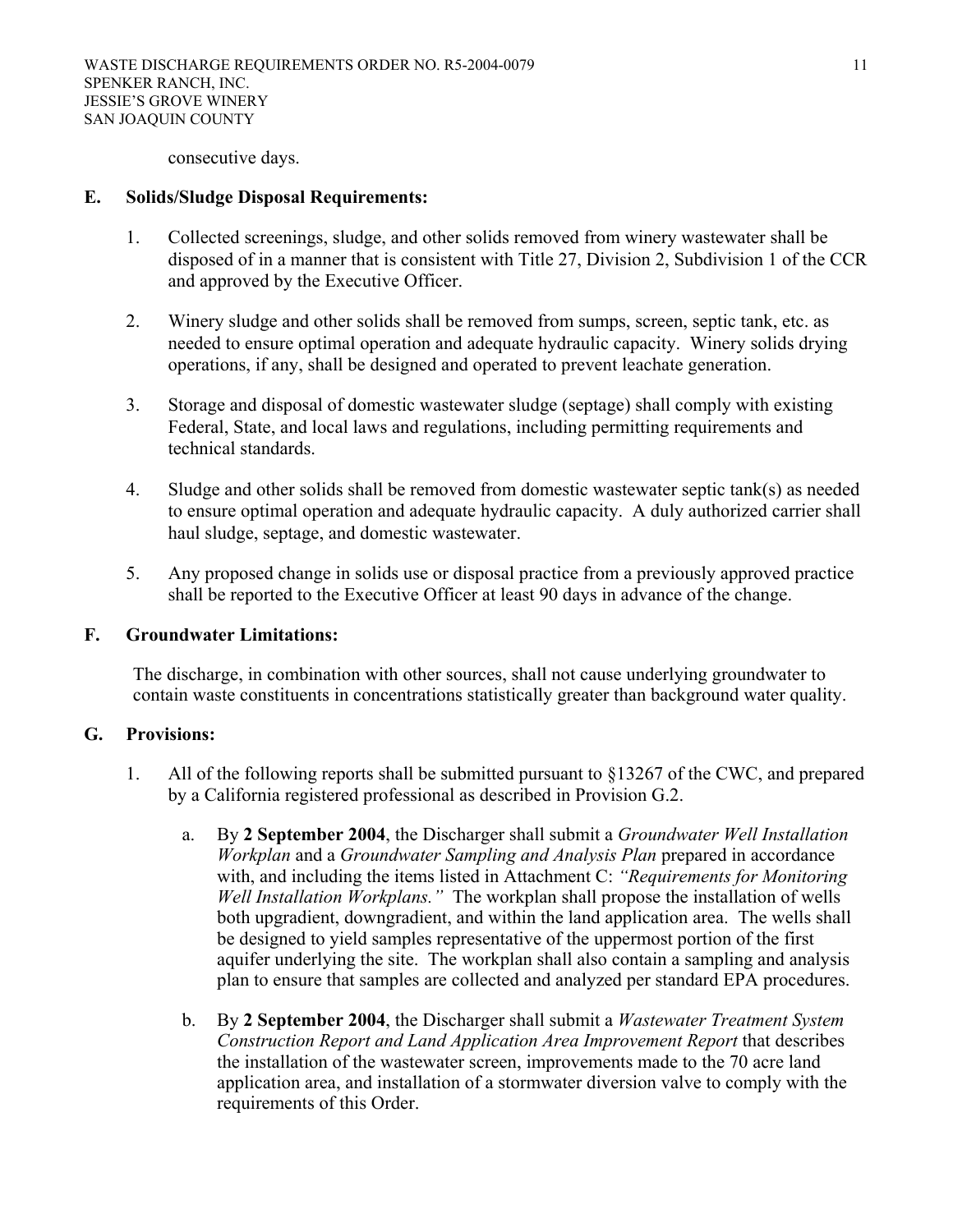- c. By **2 September 2004**, the Discharger shall submit and implement an *Operation and Management Plan* (*O&M Plan*) that addresses operation of the wastewater treatment and disposal facility. At a minimum, the *O&M Plan* will describe (a) the daily operation and maintenance of the treatment system, (b) the practices used to treat the wastewater within limits specified in this Order, (c) the locations of the land application area, and procedures to prevent excessive BOD, nitrogen, or dissolved solids loading of the land application area, (d) the locations of flow and effluent sampling points, (e) quality control sampling procedures necessary to obtain representative samples, (f) practices used to maintain the land application area, (g) the locations of the solid waste disposal areas, methods of disposal, and the daily practices associated with the disposal of the solid waste, (h) exactly how the wastewater will be applied by truck such that it will be applied evenly to the entire 70 acre disposal area, and (i) how the 70 acres has been made ready to accept the wastewater (i.e., installation of fencing or notification signs, installation of berms to prevent runoff, reconfiguration of checks to improve application rates). A copy of the *O&M Plan* shall be kept at the facility for reference by operating personnel and they shall be familiar with its contents.
- d. **At least 30 days** before the Discharger wishes to apply wastewater to any new land application area(s), the Discharger shall submit a report describing completion of improvements to the proposed land application areas to ensure compliance with this order. The improvements shall include, but not be limited to, installation of fencing or notification signs, installation of berms to prevent surface water runoff in land application areas, reconfiguration of checks to improve application rate, and installation of groundwater monitoring wells.
- e. By **1 December 2004**, the Discharger shall submit a *Groundwater Well Installation Report of Results* consistent with the guidelines presented in Attachment C.
- f. By **31 January 2005**, the Discharger shall submit and implement a workplan for a *Salinity Reduction Study*. The study shall look at all aspects of winery waste and shall investigate methods to reduce the concentration of dissolved solids in the wastewater. At a minimum, the salinity reduction report shall include a discussion of the winemaking chemicals, cleaning and sterilization procedures, vineyard practices, and salinity monitoring.
- g. By **30 March 2006**, the Discharger shall submit a *Background Groundwater Quality Study Report*. For each groundwater monitoring parameter/constituent identified in the MRP, the report shall present a summary of monitoring data, calculation of the concentration in background monitoring wells, and a comparison of background groundwater quality to that in wells used to monitor the land application area. Determination of background quality shall be made using the methods described in Title 27, §20415(e)(10), or equivalent, and shall be based on data from at least four consecutive quarterly (or more frequent) groundwater monitoring events. For each monitoring parameter/constituent, the report shall compare measured concentrations for compliance monitoring wells with the calculated background concentration. The report shall be prepared by or under the direction of an engineer or geologist registered to practice in California pursuant to California Business and Professions Code §6735,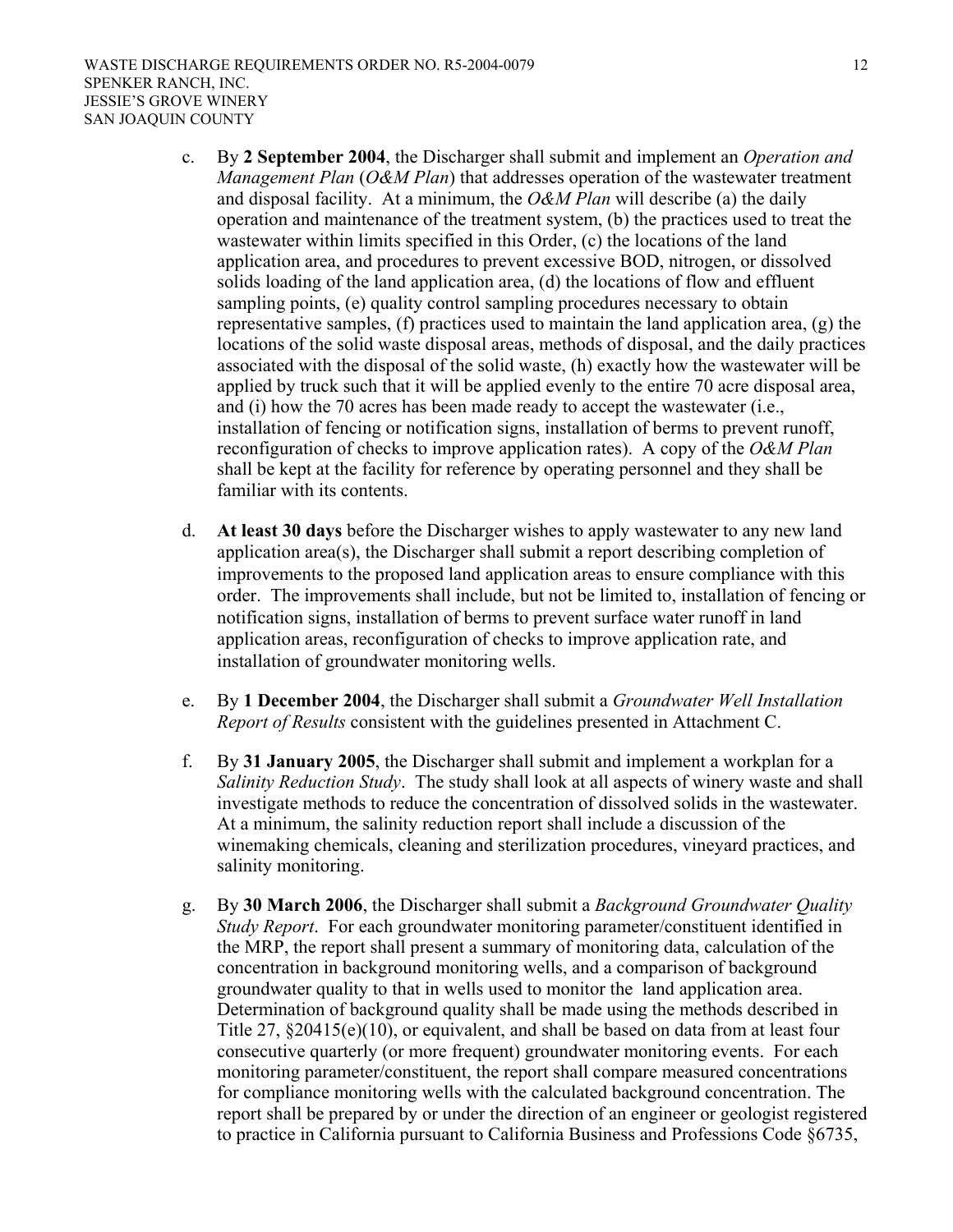#### 7835, and 7835.1.

If the *Background Groundwater Quality Study Report* shows that the wastewater discharge has impacted, or is likely to impact groundwater quality, then upon request by the Executive Officer the Discharger shall submit *Groundwater Mitigation Plan* which shall evaluate contaminant control alternatives, describe a preferred alternative, and proposed a timeline to meet the Groundwater Limitations of this Order. The selected contaminant control alternative must comply with State Water Resources Control Board Resolution No. 68-16 and be consistent with the most recent Basin Plan

- 2. In accordance with California Business and Professions Code sections 6735, 7835, and 7835.1, engineering and geologic evaluations and judgments shall be performed by or under the direction of registered professionals competent and proficient in the fields pertinent to the required activities. All technical reports specified herein that contain workplans for, that describe the conduct of investigations and studies, or that contain technical conclusions and recommendations concerning engineering and geology shall be prepared by or under the direction of appropriately qualified professional(s), even if not explicitly stated. Each technical report submitted by the Discharger shall contain a statement of qualifications of the responsible licensed professional(s) as well as the professional's signature and/or stamp of the seal.
- 3. The Discharger shall comply with the Monitoring and Reporting Program No. R5-2004-0079, which is part of this Order, and any revisions thereto as ordered by the Executive Officer.
- 4. The Discharger shall comply with the "Standard Provisions and Reporting Requirements for Waste Discharge Requirements", dated 1 March 1991, which are attached hereto and by reference a part of this Order. This attachment and its individual paragraphs are commonly referenced as "Standard Provision(s)."
- 5. In the event of any change in control or ownership of land or waste discharge facilities described herein, the Discharger shall notify the succeeding owner or operator of the existence of this Order by letter, a copy of which shall be immediately forwarded to this office.
- 6. The Discharger shall submit to the Regional Board on or before each compliance report due date the specified document, or if appropriate, a written report detailing compliance or noncompliance with the specific schedule date and task. If noncompliance is reported, then the Discharger shall state the reasons for noncompliance and shall provide a schedule to come into compliance.
- 7. The Discharger shall report to the Regional Board any toxic chemical release data it reports to the State Emergency Response Commission within 15 days of reporting the data to the Commission pursuant to §313 of the "Emergency Planning and Community Right to Know Act of 1986."
- 8. If the Discharger can demonstrate to the satisfaction of the Executive Officer that higher BOD loadings than those specified in this Order will not cause or contribute to cause waste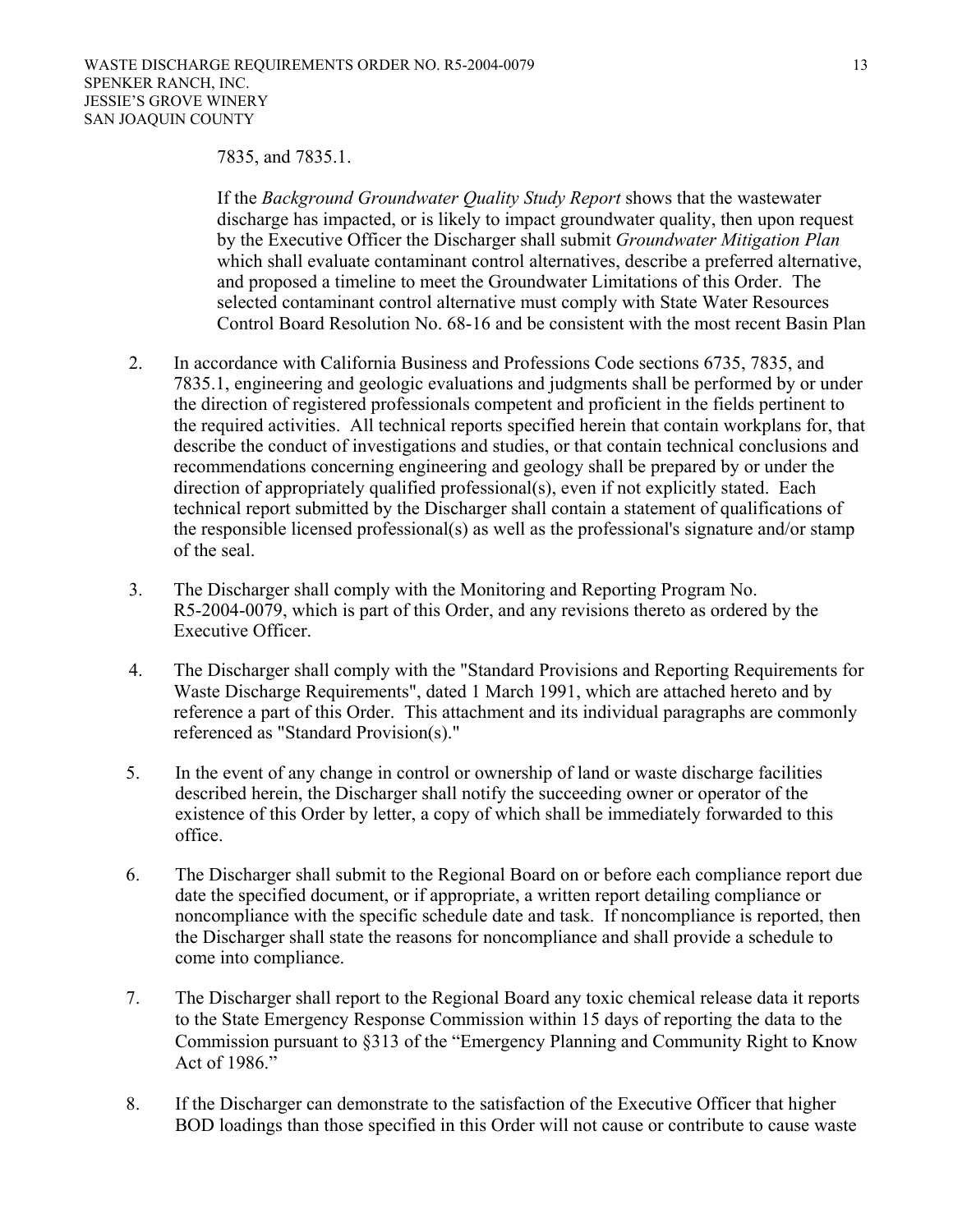constituents to leach into and degrade underlying groundwater, or cause any other violation of the terms and conditions of this Order, then this Order may be reopened for consideration of revision of BOD loading limits. The demonstration shall include the submittal of a technical report that describes, at a minimum, the results of a field demonstration project conducted on similar soil types as those in the land application area(s) and using similar wastewater as that described in the Findings.

- 9. If the Discharger can demonstrate to the satisfaction of the Executive Officer that higher nitrogen loadings than those specified in this Order will not cause or contribute to cause waste constituents to leach into and degrade underlying groundwater, or cause any other violation of the terms and conditions of this Order, then this Order may be reopened for consideration of revision of nitrogen loading limits. The demonstration shall include the submittal of a technical report that describes, at a minimum, the results of a field demonstration project conducted on similar soil types as those in the land application area(s) and using similar wastewater as that described in the Findings.
- 10. The Discharger shall report promptly to the Board any material change or proposed change in the character, location, or volume of the discharge.
- 11. The Discharger must comply with all conditions of this Order, including timely submittal of technical and monitoring reports as directed by the Executive Officer. Violations may result in enforcement action, including Regional Board or court orders requiring corrective action or imposing civil monetary liability, or in revision or recession of this Order.
- 12. A copy of this Order shall be kept at the discharge facility for reference by operating personnel. Key operating personnel shall be familiar with its contents.
- 13. The Regional Board will review this Order periodically and will revise requirements when necessary.

I, THOMAS R. PINKOS, Executive Officer, do hereby certify the foregoing is a full, true, and correct copy of an Order adopted by the California Regional Water Quality Control Board, Central Valley Region, on 4 June 2004.

THOMAS R. PINKOS, Executive Officer

TRO: 06/04/04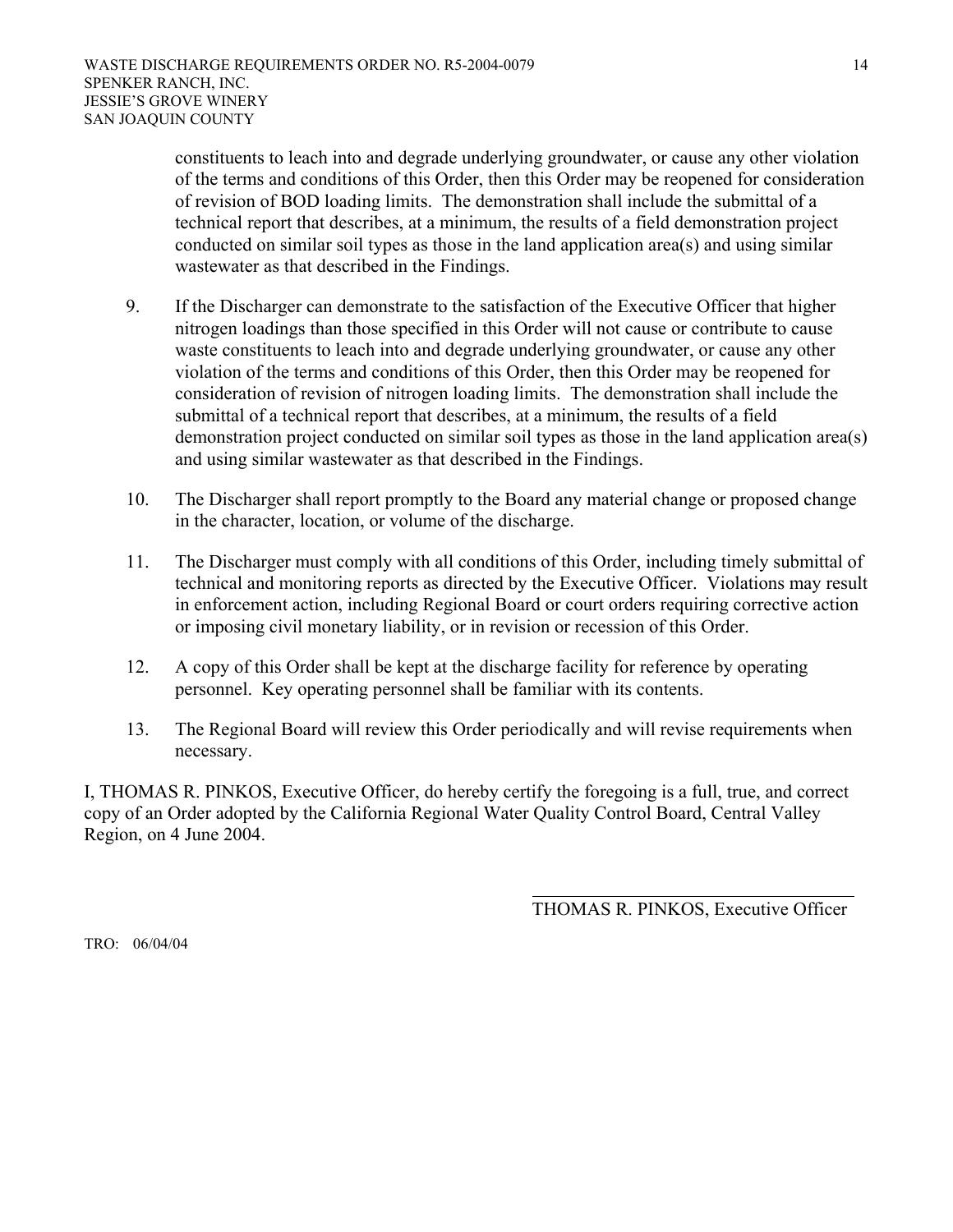## CALIFORNIA REGIONAL WATER QUALITY CONTROL BOARD CENTRAL VALLEY REGION

#### MONITORING AND REPORTING PROGRAM NO. R5-2004-0079

FOR SPENKER RANCH, INC. JESSIE'S GROVE WINERY SAN JOAQUIN COUNTY

This monitoring and reporting program (MRP) incorporates requirements for monitoring of the process wastewater, land application area, solid waste, stormwater, and groundwater. This MRP is issued pursuant to Water Code Section 13267. The Discharger shall not implement any changes to this MRP unless and until a revised MRP is issued by the Executive Officer.

All wastewater samples should be representative of the volume and nature of the discharge. The time, date, and location of each grab sample shall be recorded on the sample chain of custody form. Process wastewater flow monitoring shall be conducted continuously using a flow meter and shall be reported in cumulative gallons per day.

Field test instruments (such as pH and dissolved oxygen) may be used provided that:

- 1. The operator is trained in the proper use of the instrument;
- 2. The instruments are field calibrated prior to each use;
- 3. Instruments are serviced and/or calibrated by the manufacturer at the recommended frequency; and
- 4. Field calibration reports are submitted as described in the "Reporting" section of this MRP.

#### **INFLUENT MONITORING**

Process wastewater samples shall be collected prior to entering the 1,000 gallon septic tank. Influent monitoring for the process wastewater system shall include at least the following:

| Constituents                  | <u>Units</u> | <b>Type of Sample</b> | <b>Sampling Frequency</b> Reporting Frequency |         |
|-------------------------------|--------------|-----------------------|-----------------------------------------------|---------|
| Flow                          | gallons      | Continuous            | Daily <sup>1</sup>                            | Monthly |
| BOD <sub>5</sub> <sup>2</sup> | mg/L         | Grab                  | Monthly                                       | Monthly |

1 Continuous monitoring requires daily meter reading or automated data collection.

<sup>2</sup> Five-day, 20° Celsius Biochemical Oxygen Demand.

#### **EFFLUENT MONITORING**

Process wastewater samples shall be collected downstream of the septic tank prior to land application and prior to mixing with any supplemental irrigation water. Monitoring shall include, at a minimum, the following:

| Constituent             | Units    | Type of Sample | <b>Sampling Frequency</b> | <b>Reporting Frequency</b> |
|-------------------------|----------|----------------|---------------------------|----------------------------|
| pH                      | pH units | Grab           | Weekly                    | Monthly                    |
| BOD <sub>5</sub>        | mg/L     | Grab           | Monthly                   | Monthly                    |
| Nitrate as Nitrogen     | mg/L     | Grab           | Monthly                   | Monthly                    |
| Total Kjeldahl Nitrogen | mg/L     | Grab           | Monthly                   | Monthly                    |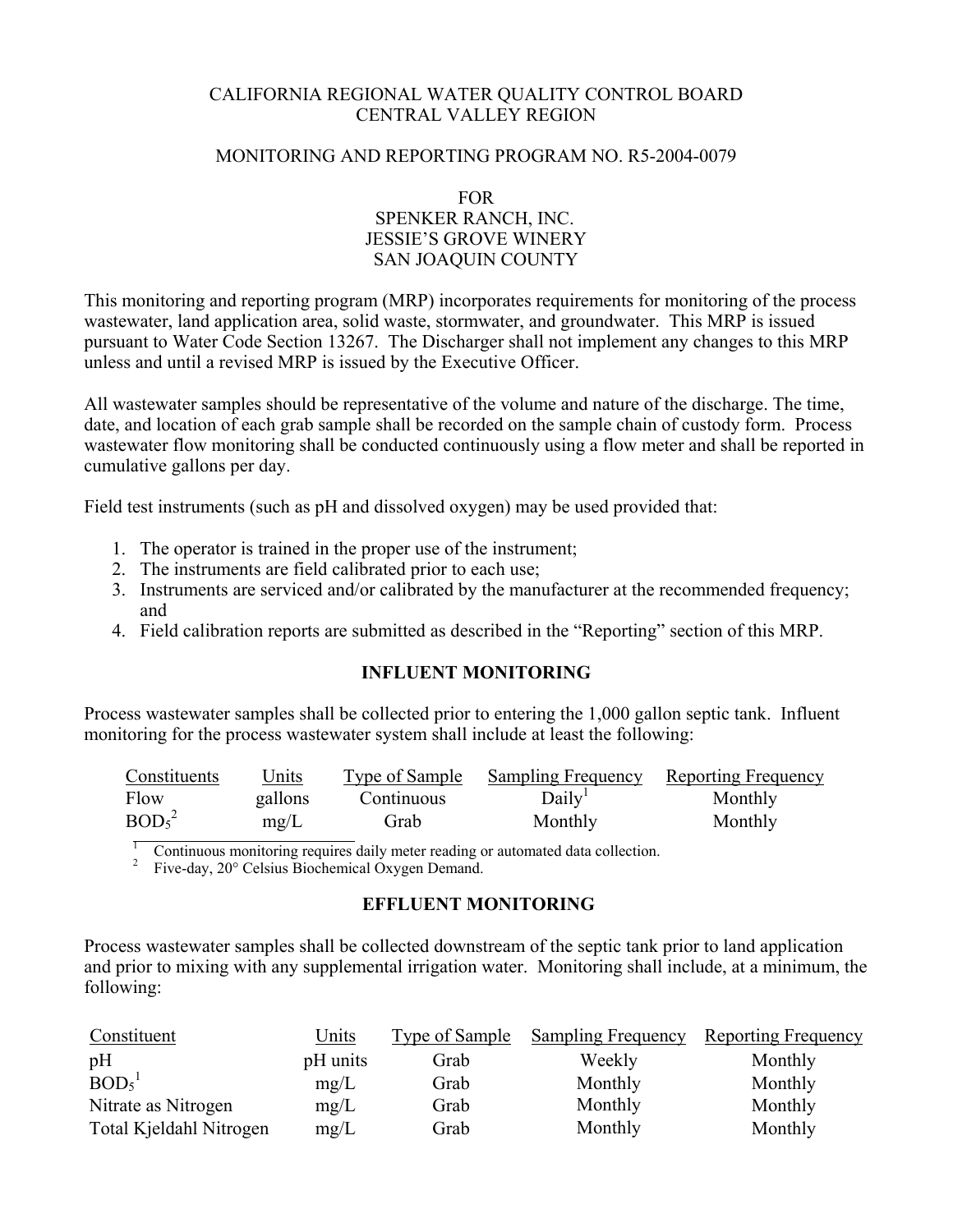| Constituent                   | <u>Units</u> | Type of Sample | <b>Sampling Frequency</b> Reporting Frequency |         |
|-------------------------------|--------------|----------------|-----------------------------------------------|---------|
| <b>Total Dissolved Solids</b> | mg/L         | Grab           | Monthly                                       | Monthly |
| Volatile Dissolved Solids     | mg/L         | Grab           | Monthly                                       | Monthly |

1 Five-day, 20° Celsius Biochemical Oxygen Demand.

#### **LAND APPLICATION AREA MONITORING**

The Discharger shall monitor process wastewater discharged for irrigation to the land application area. Monitoring shall be conducted **daily during operation** and the results shall be included in the monthly monitoring report. Evidence of erosion, field saturation, runoff, or the presence of nuisance conditions shall be noted in the report. Loading rates for the land application areas shall be calculated. Monitoring of the land application areas shall include the following:

|                                          |                       | Type of                 | Sampling  | Reporting |
|------------------------------------------|-----------------------|-------------------------|-----------|-----------|
| Constituent                              | Units                 | Sample                  | Frequency | Frequency |
| Wastewater Flow <sup>1</sup>             | Gallons               | Continuous <sup>1</sup> | Daily     | Monthly   |
| Supplemental Irrigation Flow             | Gallons               | Continuous <sup>1</sup> | Daily     | Monthly   |
| Local Rainfall                           | Inches                | Measurement             | Daily     | Monthly   |
| Acreage Applied <sup>2</sup>             | Acres                 | Calculated              | Daily     | Monthly   |
| <b>Application Rate</b>                  | gal/acre•day          | Calculated              | Daily     | Monthly   |
| <b>BOD</b> Loading Rate                  | lbs/acre•month        | Calculated              | Daily     | Monthly   |
| Total Nitrogen Loading Rate <sup>3</sup> | lbs/acre <sup>4</sup> | Calculated              | Monthly   | Monthly   |
| <b>TDS</b> Loading Rate                  | lbs/acre <sup>4</sup> | Calculated              | Monthly   | Monthly   |

1 Continuous monitoring requires daily meter reading or automated data collection and shall define the volume of wastewater discharged to the land application area from the septic tank.

 Land Application Area(s) in use shall be identified by name or number and the acreage provided. If a portion of an area is used, then the acreage shall be estimated. 3

 $\frac{3}{4}$  Total nitrogen applied from all sources, including fertilizers and supplemental irrigation water if used.

Report monthly total and cumulative annual to date.

At least **once per week** when wastewater is being applied to the land application areas, the entire application area shall be inspected to identify any equipment malfunction or other circumstance that might allow irrigation runoff to leave the area and/or create ponding conditions that violate the Waste Discharge Requirements. A log of these inspections shall be kept at the facility and be submitted with the monthly monitoring reports. If wastewater was not applied to the land application area, then the monthly monitoring reports shall so state.

#### **SOLIDS MONITORING**

The Discharger shall record and report monthly the quantity, disposal location, and method of disposal of solids disposed of during the processing season, as well as during the off-season, if applicable. If solid waste is shipped offsite, then an estimated amount and location of disposal shall be reported in the monthly report and the hauler identified.

# **STORMWATER POND MONITORING**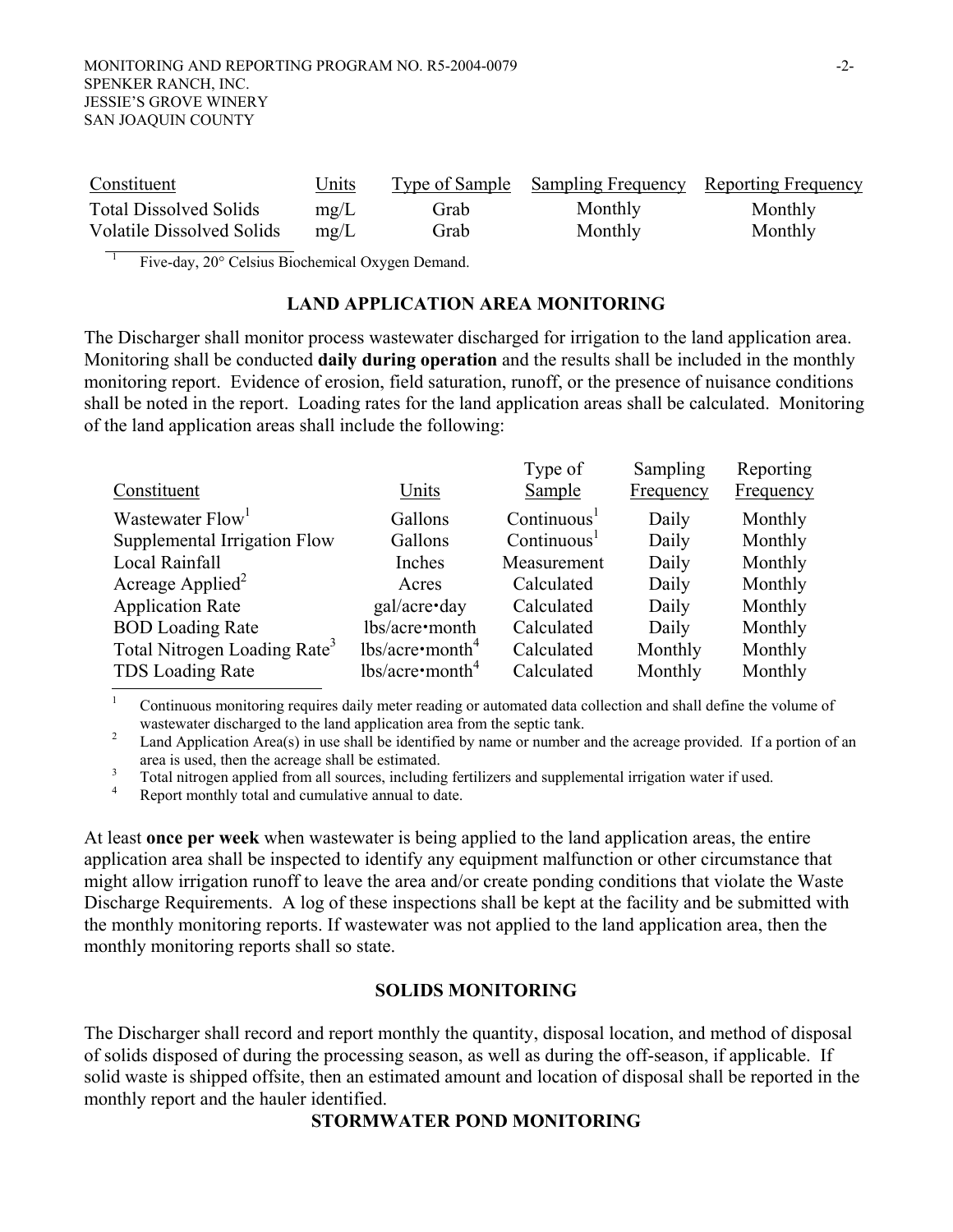On a daily basis, the Discharger shall record the following information and submit it with the monthly monitoring report:

- 1. Is the diversion valve (allowing flow into the stormwater pond) open?
- 2. Did any outdoor wine processing activities take place during the day?

Stormwater pond samples shall be collected during the months of November through April each year. If the stormwater pond is dry, then the monitoring report shall so state.

| Constituent                      | Units        | Type of Sample | <b>Sampling Frequency</b> | <b>Reporting Frequency</b> |
|----------------------------------|--------------|----------------|---------------------------|----------------------------|
| Freeboard                        | Feet $(0.1)$ | Measurement    | Monthly                   | Monthly                    |
| <b>PH</b>                        | pH units     | Grab           | Monthly                   | Monthly                    |
| BOD <sub>5</sub> <sup>1</sup>    | mg/L         | Grab           | Monthly                   | Monthly                    |
| <b>Total Dissolved Solids</b>    | mg/L         | Grab           | Monthly                   | Monthly                    |
| <b>Volatile Dissolved Solids</b> | mg/L         | Grab           | Monthly                   | Monthly                    |

# **GROUNDWATER MONITORING**

Groundwater monitoring shall commence with the fourth quarter 2004. Prior to construction and/or sampling of any groundwater monitoring wells, the Discharger shall submit plans and specifications to the Board for approval. Once installed, all new wells shall be added to the monitoring network and shall be sampled and analyzed according to the schedule below. All samples shall be collected using approved EPA methods. Water table elevations shall be calculated to determine groundwater gradient and direction of flow.

Prior to sampling, the groundwater elevations shall be measured and the wells shall be purged at least three well volumes until temperature, pH, and electrical conductivity have stabilized. Depth to groundwater shall be measured to the nearest 0.01 feet. Groundwater monitoring shall include, at a minimum, the following:

|                 | Type of     | Sampling               | Reporting              |
|-----------------|-------------|------------------------|------------------------|
| Units           | Sample      | Frequency <sup>1</sup> | Frequency <sup>4</sup> |
| $\pm 0.01$ feet | Measurement | Quarterly              | Quarterly              |
| $\pm 0.01$ feet | Calculated  | Quarterly              | Quarterly              |
| feet/feet       | Calculated  | Quarterly              | Quarterly              |
| Degrees         | Calculated  | Quarterly              | Quarterly              |
| pH units        | Grab        | Quarterly              | Quarterly              |
| mg/L            | Grab        | Quarterly              | Quarterly              |
| mg/L            | Grab        | Quarterly              | Quarterly              |
| mg/L            | Grab        | Quarterly              | Quarterly              |
| mg/L            | Grab        | Annually               | Annually               |
|                 |             |                        |                        |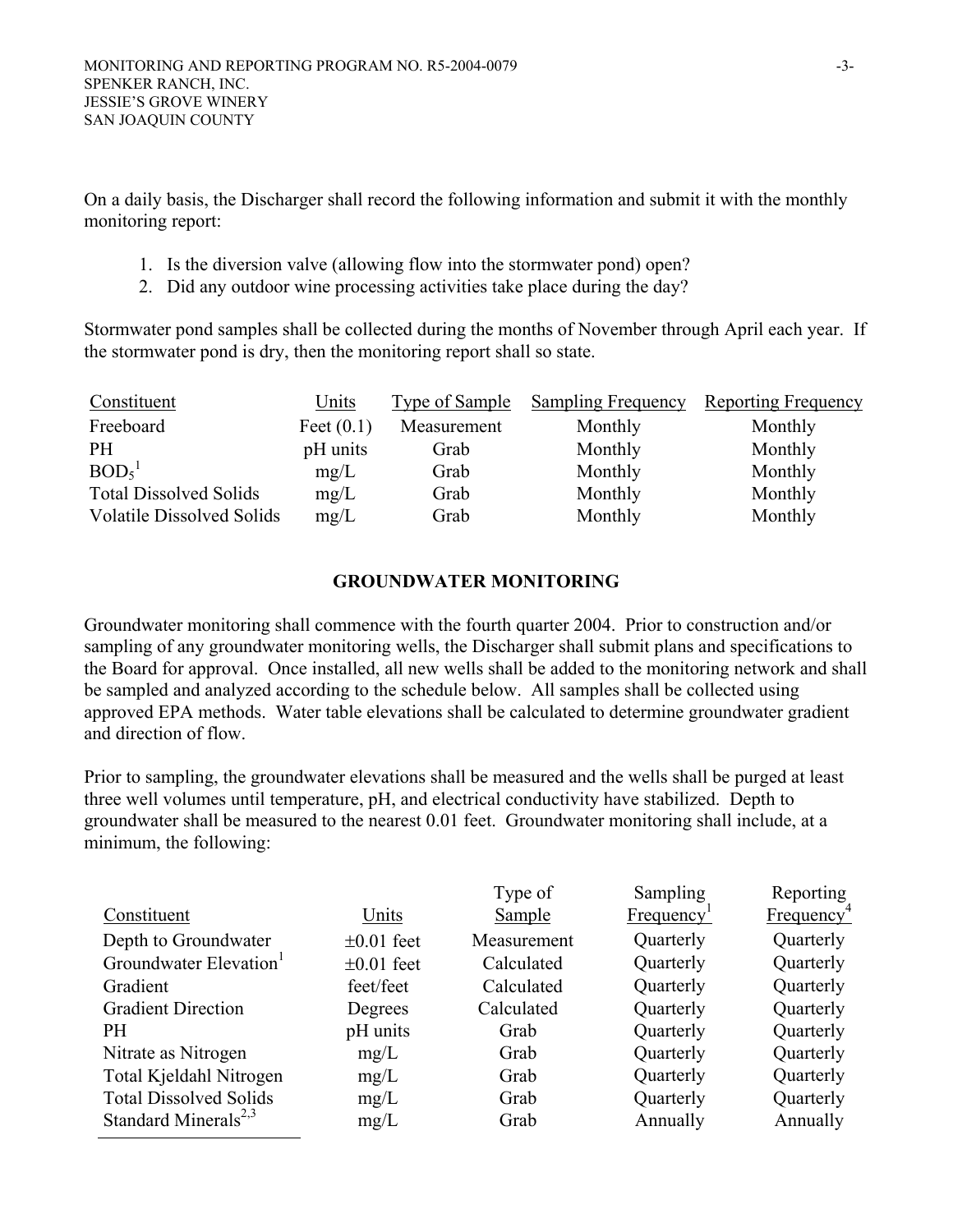- 1 Groundwater elevation shall be determined based on depth-to-water measurements from a surveyed measuring point elevation on the well.<br> $\frac{2}{5}$  Standard Minorals at
- Standard Minerals shall include at least the following compounds: boron, calcium, iron, magnesium, potassium, sodium, chloride, sulfate, total alkalinity (including alkalinity series), and hardness.<br>3 Standard Minorals shall be analyzed in the fourth querter of the year.
- Standard Minerals shall be analyzed in the fourth quarter of the year. <sup>4</sup>
- <sup>4</sup> Beginning with the fourth quarter, 2004.

#### **REPORTING**

In reporting monitoring data, the Discharger shall arrange the data in tabular form so that the date, sample type (e.g., influent monitoring, groundwater monitoring well, etc.), and reported analytical result for each sample are readily discernible. The data shall be summarized in such a manner to clearly illustrate compliance with waste discharge requirements and spatial or temporal trends, as applicable. The results of any monitoring done more frequently than required at the locations specified in the Monitoring and Reporting Program shall be reported in the next scheduled monitoring report.

As required by the California Business and Professions Code Sections 6735, 7835, and 7835.1, all groundwater monitoring reports shall be prepared under the direct supervision of a registered professional engineer or geologist and signed by the registered professional.

#### **A. Monthly Monitoring Reports**

Monthly reports shall be submitted to the Regional Board by the **1st day of the second month** following the end of the reporting period (i.e. the January monthly report is due by 1 March). Monthly reports for the months of March, June, September, and December may be submitted as part of the Quarterly Monitoring Report, if desired. The monthly reports shall include the following:

- 1. Results of influent, effluent, land application area, stormwater pond, and solids monitoring;
- 2. A comparison of monitoring data to the discharge specifications and an explanation of any violation of those requirements. Data shall be presented in tabular format;
- 3. If requested by staff, copies of laboratory analytical report(s);
- 4. A calibration log verifying calibration of all hand held monitoring instruments and devices used to comply with the prescribed monitoring program;
- 5. The cumulative volume of wastewater generated during the year to date;
- 6. The total pounds of total dissolved solids (year to date) that have been applied to the land application area, as calculated from the sum of monthly loadings; and
- 7. The total pounds of nitrogen (year to date, from all sources including fertilizer) applied to the land application area as calculated from the sum of monthly loadings.

#### **B. Quarterly Report**

Beginning with the fourth quarter 2004, the Discharger shall establish a quarterly sampling schedule for groundwater monitoring such that samples are obtained approximately every three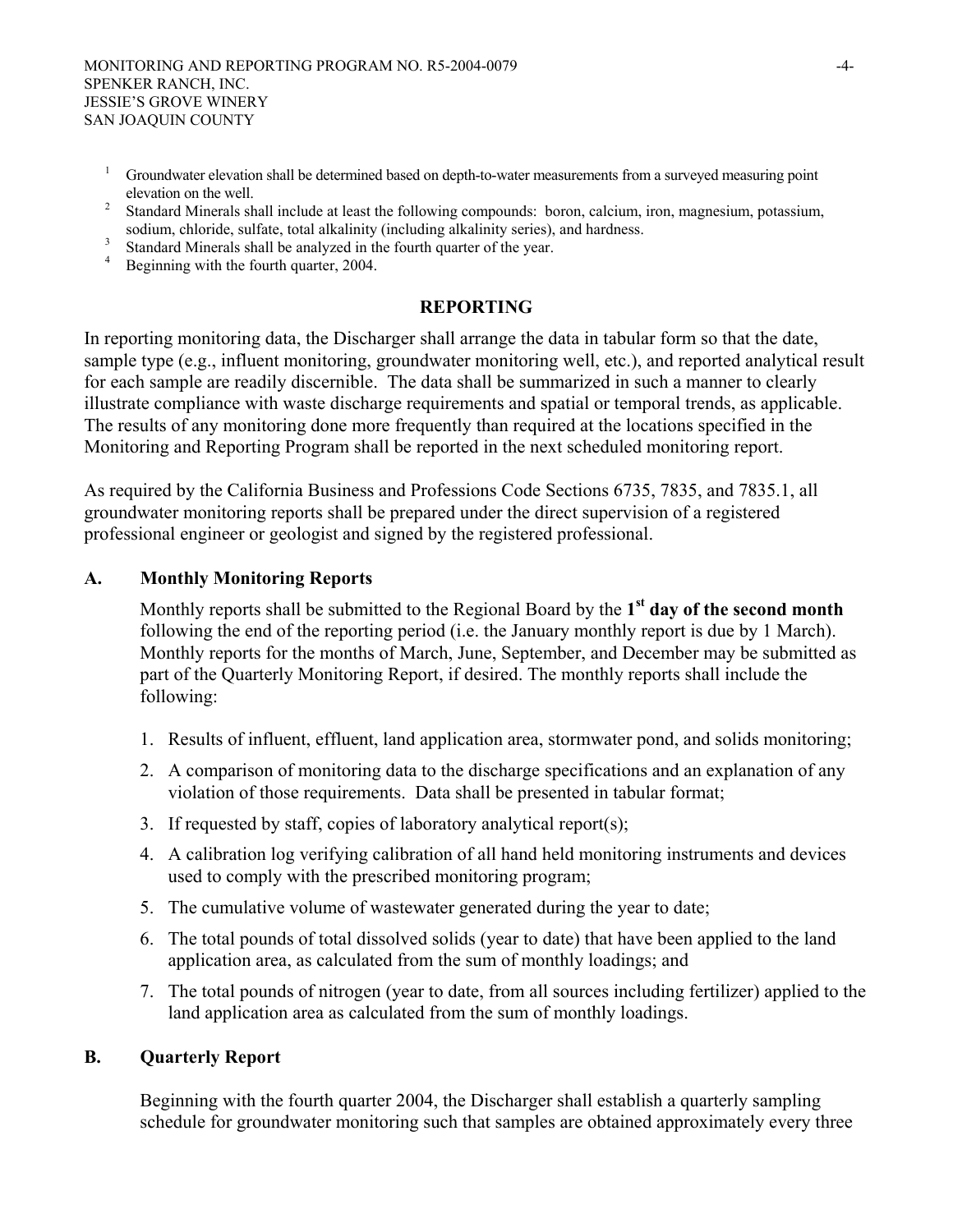months. Quarterly monitoring reports shall be submitted to the Regional Board by the 1<sup>st</sup> day of **the second month after the quarter** (i.e. the January-March quarter is due by May  $1<sup>st</sup>$ ) each year.The Quarterly Report shall include the following:

- 1. Results of groundwater monitoring;
- 2. A narrative description of all preparatory, monitoring, sampling, and analytical testing activities for the groundwater monitoring. The narrative shall be sufficiently detailed to verify compliance with the WDR, this MRP, and the Standard Provisions and Reporting Requirements. The narrative shall be supported by field logs for each well documenting depth to groundwater; parameters measured before, during, and after purging; method of purging; calculation of casing volume; and total volume of water purged;
- 3. Calculation of groundwater elevations, an assessment of groundwater flow direction and gradient on the date of measurement, comparison of previous flow direction and gradient data, and discussion of seasonal trends if any;
- 4. A narrative discussion of the analytical results for all groundwater locations monitored including spatial and temporal tends, with reference to summary data tables, graphs, and appended analytical reports (as applicable);
- 5. A comparison of monitoring data to the groundwater limitations and an explanation of any violation of those requirements;
- 6. Summary data tables of historical and current water table elevations and analytical results;
- 7. A scale map showing relevant structures and features of the facility, the locations of monitoring wells and any other sampling stations, and groundwater elevation contours referenced to mean sea level datum; and
- 8. Copies of laboratory analytical report(s) for groundwater monitoring.

# **C. Annual Report**

Annual Report shall be prepared as the December monthly monitoring report. The Annual Report shall be submitted to the Regional Board by **1 February** each year. In addition to the data normally presented, the Annual Report shall include the following:

- 1. The contents of a regular December monthly monitoring report;
- 2. The contents of the regular quarterly monitoring report for the last quarter of the year;
- 3. If requested by staff, tabular and graphical summaries of all data collected during the year;
- 4. Tabular and graphical summaries of historical monthly total loading rates for wastewater generation, process water used for irrigation (hydraulic loading in gallons and inches), total nitrogen, and total dissolved solids.
- 5. A comprehensive evaluation of the effectiveness of the past year's wastewater application operation in terms of odor control and groundwater protection, including consideration of application management practices (i.e.: waste constituent and hydraulic loadings, application cycles, drying times, and cropping practices), and groundwater monitoring data;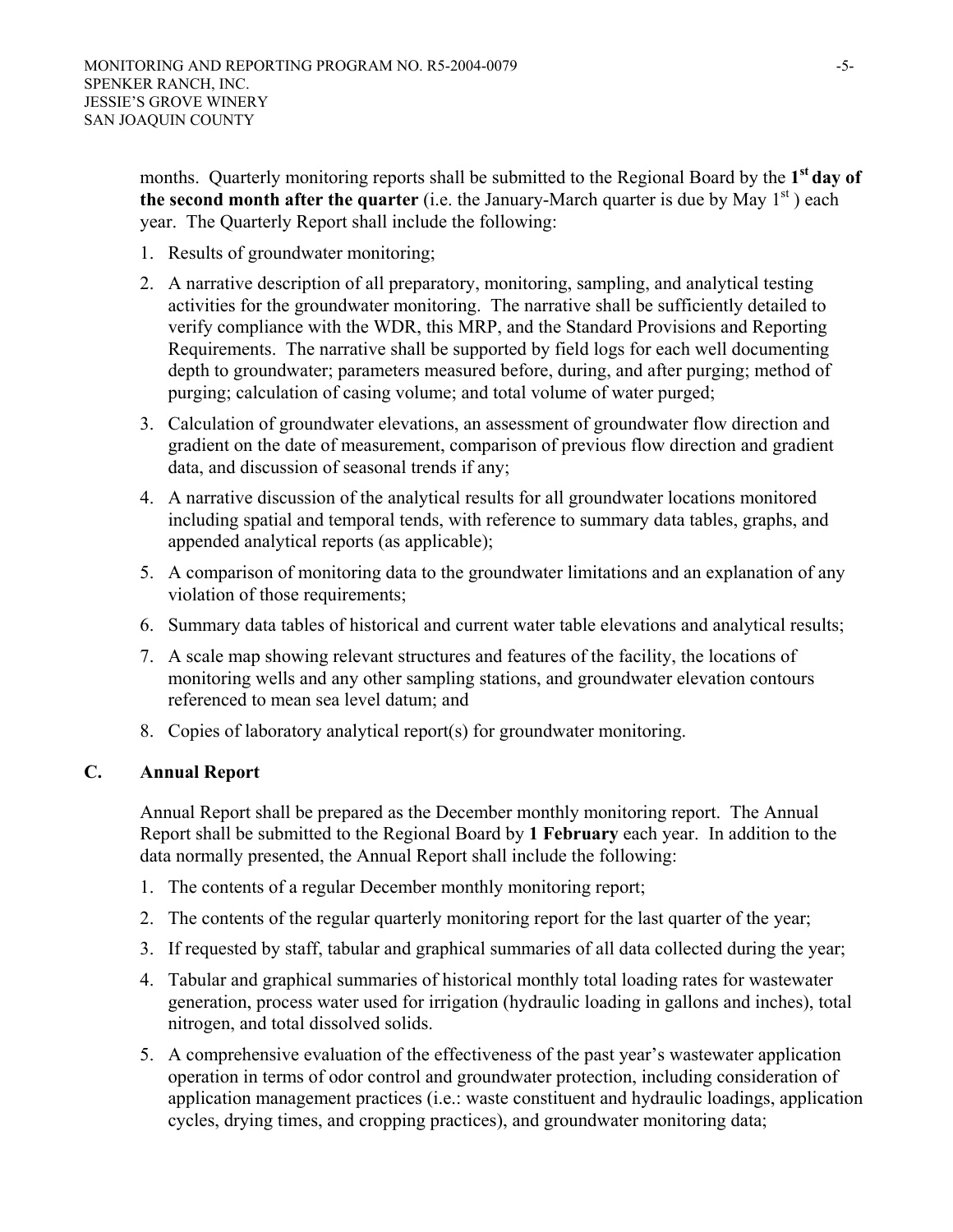- 6. A summary of the quantity of solid waste (lees, stems, pomace, etc) generated and disposed of both on and off the site;
- 7. An evaluation of the groundwater quality beneath the land application area;
- 8. Estimated flows for the next calendar year;
- 9. A discussion of compliance and corrective actions taken, as well as any planned or proposed actions needed to bring the discharge into full compliance with the waste discharge requirements; and
- 10. A discussion of any data gaps and potential deficiencies/redundancies in the monitoring system or reporting program.

A letter transmitting the self-monitoring reports shall accompany each report. Such a letter shall include a discussion of requirement violations found during the reporting period, and actions taken or planned for correcting noted violations, such as operation or facility modifications. If the discharger has previously submitted a report describing corrective actions and/or a time schedule for implementing the corrective actions, reference to the previous correspondence will be satisfactory. The transmittal letter shall contain a statement by the discharger, or the discharger's authorized agent, under penalty of perjury, that to the best of the signer's knowledge the report is true, accurate and complete.

The Discharger shall implement the above monitoring program as of the date of this Order.

Ordered by: \_

THOMAS R. PINKOS, Executive Officer

4 June 2004

(Date)

TRO: 06/04/04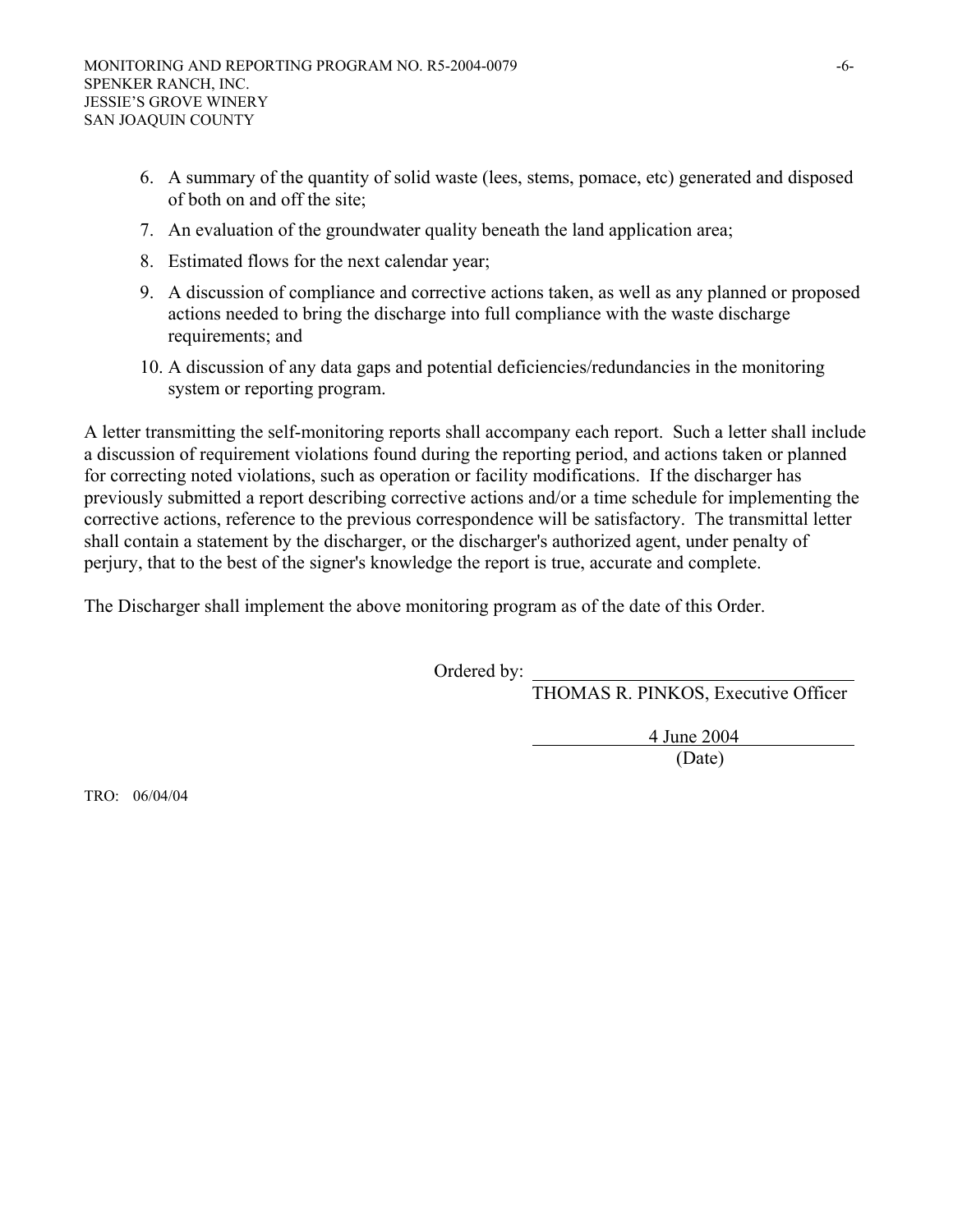## **INFORMATION SHEET**

## ORDER NO. R5-2004-0079 SPENKER RANCH, INC. JESSIE'S GROVE WINERY SAN JOAQUIN COUNTY

Jessie's Grove Winery is located at 1973 W. Turner Road, Lodi. Spenker Ranch, Inc. owns the land at the winery and the land application areas, while Jessie's Grove Winery operates the facility. Jessie's Grove Winery and Spenker Ranch Inc. are jointly referred to as Discharger. The winery will process approximately 700 tons of grapes annually to produce approximately 110,000 gallons of wine that will be sold both as bulk wine and bottled wine. Approximately 7,000 cases (17,000 gallons) of wine will be bottled on-site.

Wastewater is generated in tank cleaning, grape crushing, and equipment/floor cleaning. A mobile contract wine bottling service is used to bottle the wine; therefore, bottling activities will not generate a high strength waste stream. The winery is located outdoors. Stormwater that falls on roofs, paved areas, and the winery is currently collected and discharged to the wastewater system; however, the Discharger may install a diversion valve to allow clean stormwater to enter a designated stormwater pond. Domestic wastewater is discharged to a septic tank and leachfield system. The domestic system is regulated by the San Joaquin County Environmental Health Department.

The Discharger has proposed treating wastewater in a system that has been partially constructed; this Order requires construction and use of the system by 2 September 2004 (prior to crush activities). Process wastewater treatment will consist of collection of wastewater in floor drains with screens, additional screening with a hyperbolic screen, settling in a 1,000 gallon septic tank, and application to a 70 acre cropped land application area. The Discharger proposes to dispose of screened and settled winery effluent by irrigating 70 acres of cropped pasture using a water truck. A sprinkler irrigation system is under consideration and is acceptable as long as the application is performed consistent with the requirements in this order.

The monthly average process wastewater flow rate is anticipated to be 2,000 gallons per day (gpd) except during the crush (September through November) when wastewater flow rate is anticipated to be 3,500 gpd. The wastewater flow rate described above does not include rainfall that will combine with the industrial wastewater. The annual volume of wastewater shall not exceed 900,000 gallons.

The amount of wastewater that will be generated does not meet the crop demand for irrigation; therefore supplemental irrigation water will also be applied to the land area.

It is anticipated that the cropping activities in the land application area will utilize all the nitrogen applied in the wastewater. Dissolved solids in the wastewater are a concern despite relatively low loading rates. Plants take up some dissolved solids at variable rates up to of 2,000 lbs/acre•year, so the proposed loading rate, depending on the analytes present in the wastewater, may degrade groundwater. The Discharger is therefore required to install groundwater monitoring wells.

This Order requires preparation of a *Groundwater Monitoring Workplan*, *Wastewater Treatment System Construction Report and Land Application Area Improvement Report*, *Operation and Maintenance Plan*, *Groundwater Well Installation Report*, *Salinity Reduction Study*, and a *Background Groundwater Quality Study Report*. The WDRs allow the Discharger to increase the land application area and add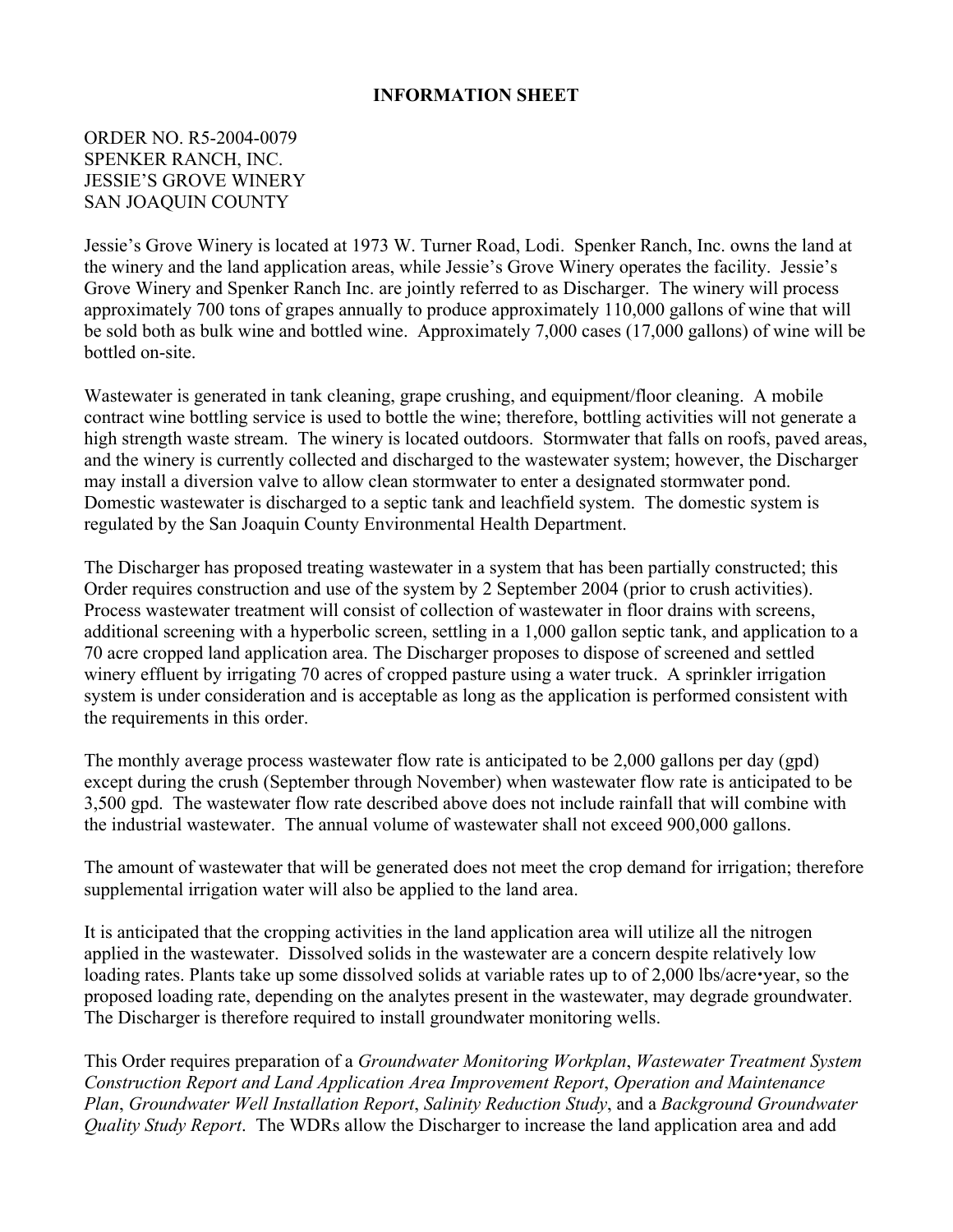new land application areas upon the Executive Officer's approval of a technical report approving improvements that must be constructed prior to any wastewater application.

Surface water drainage in the area is to Sycamore Slough, tributary to the Mokelumne River downstream of Camanche Reservoir.

TRO: 06/04/04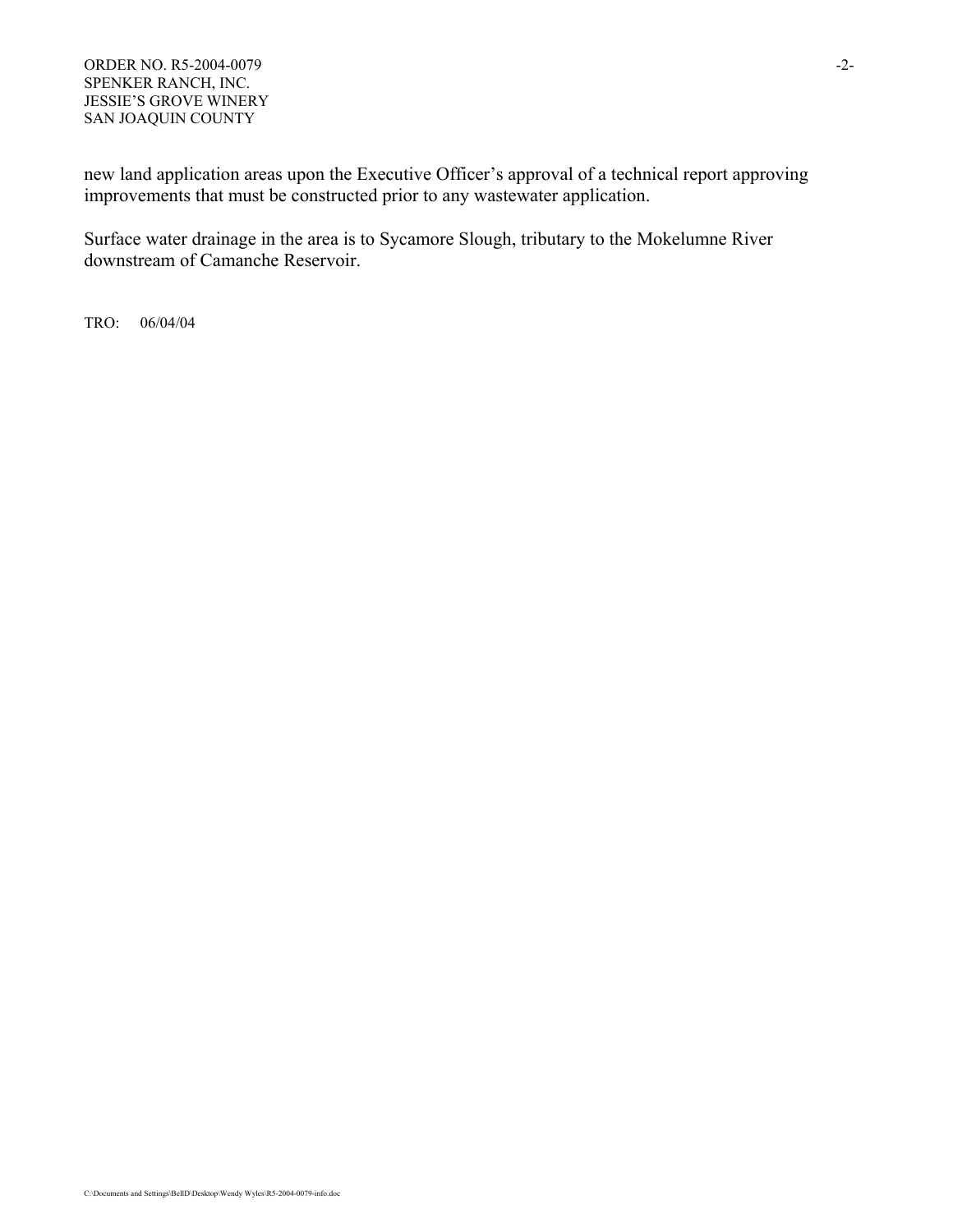#### **ORDER NO. R5-2004-0079 ATTACHMENT A**

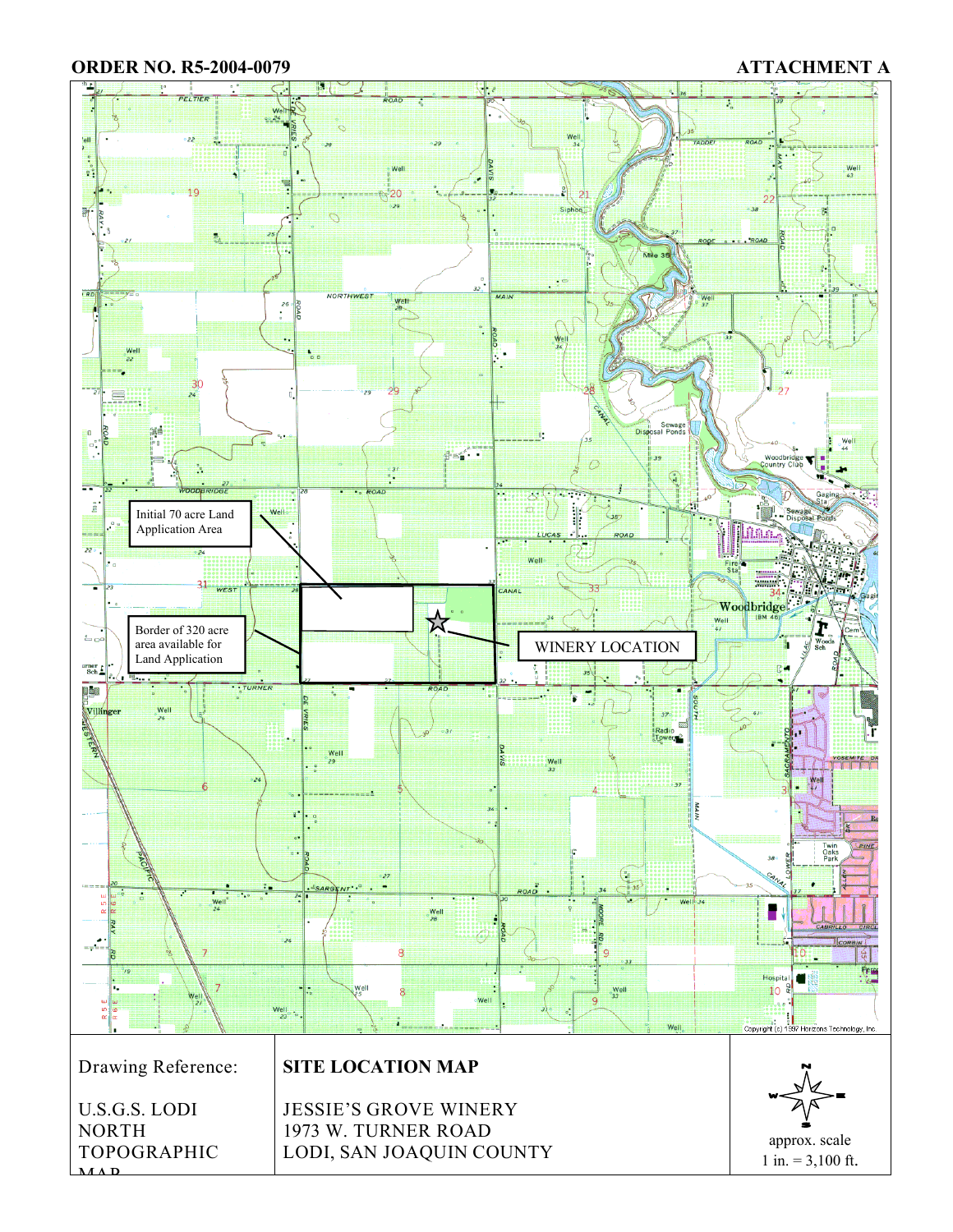# **ORDER NO. R5-2004-0079**

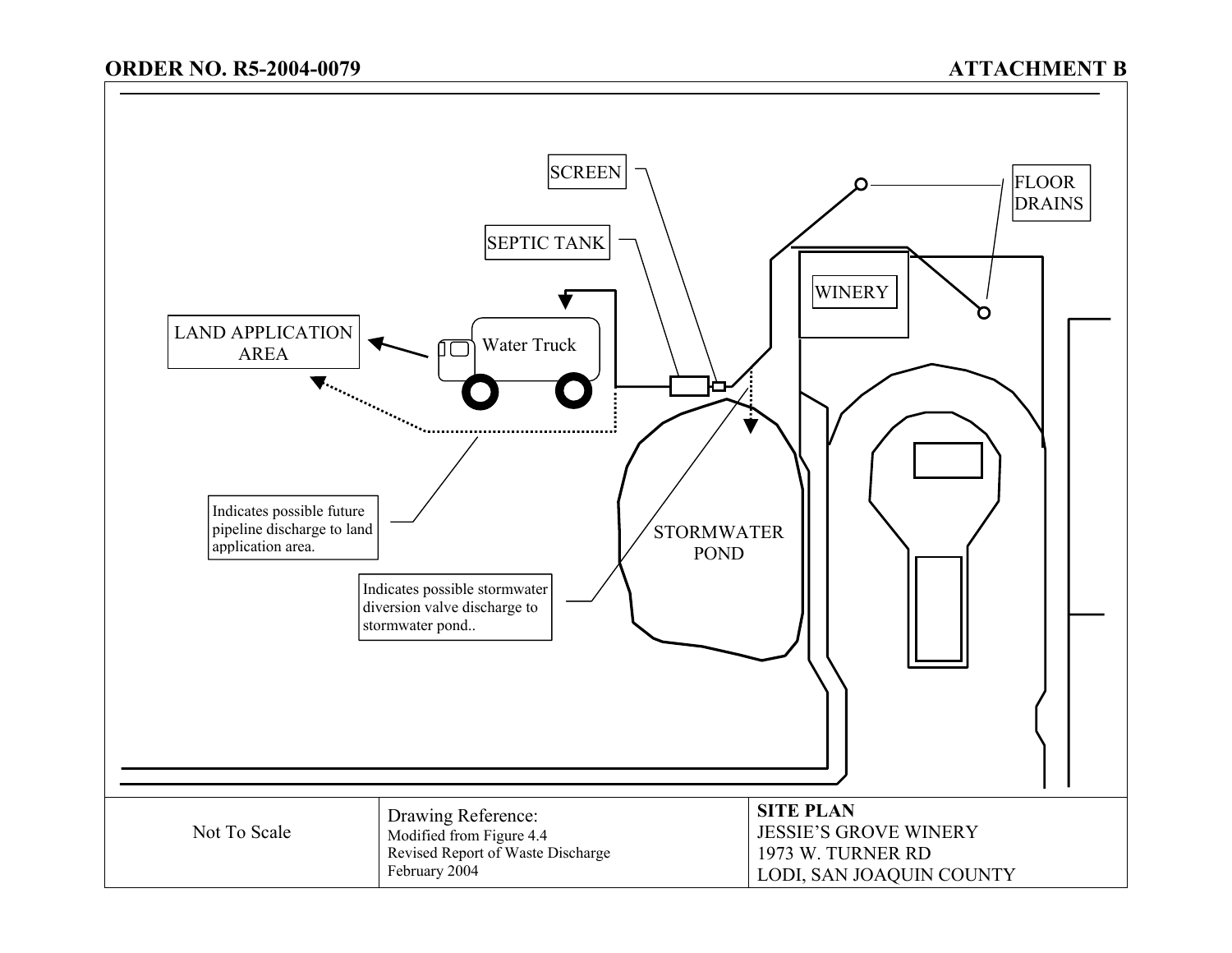

# **California Regional Water Quality Control Board**

**Central Valley Region** 

**Robert Schneider, Chair**



**Terry Tamminen Secretary for Environmental Protection** 

**Sacramento Main Office** Internet Address: http://www.swrcb.ca.gov/rwqcb5 11020 Sun Center Drive #200 Rancho Cordova, CA 95670-6114 Phone (916) 464-3291

**Arnold Schwarzenegger Governor** 

# **ORDER NO. R5-2004-0079 ATTACHMENT C REQUIREMENTS FOR MONITORING WELL INSTALLATION WORKPLANS AND MONITORING WELL INSTALLATION REPORTS**

Prior to installation of groundwater monitoring wells, the Discharger shall submit a workplan containing, at a minimum, the information listed in Section 1, below. Wells may be installed after staff approve the workplan. Upon installation of the monitoring wells, the Discharger shall submit a well installation report which includes the information contained in Section 2, below. All workplans and reports must be prepared under the direction of, and signed by, a registered geologist or civil engineer licensed by the State of California.

# **SECTION 1 - Monitoring Well Installation Workplan and Groundwater Sampling and Analysis Plan**

The monitoring well installation workplan shall contain the following minimum information:

A. General Information:

 Purpose of the well installation project Brief description of local geologic and hydrogeologic conditions Proposed monitoring well locations and rationale for well locations Topographic map showing facility location, roads, and surface water bodies Large scaled site map showing all existing on-site wells, proposed wells, surface drainage courses, surface water bodies, buildings, waste handling facilities, utilities, and major physical and man-made features

B. Drilling Details:

 On-site supervision of drilling and well installation activities Description of drilling equipment and techniques Equipment decontamination procedures Soil sampling intervals (if appropriate) and logging methods

C. Monitoring Well Design (in narrative and/or graphic form):

Diagram of proposed well construction details

- Borehole diameter
- Casing and screen material, diameter, and centralizer spacing (if needed)
- Type of well caps (bottom cap either screw on or secured with stainless steel screws)
- Anticipated depth of well, length of well casing, and length and position of perforated interval

# *California Environmental Protection Agency*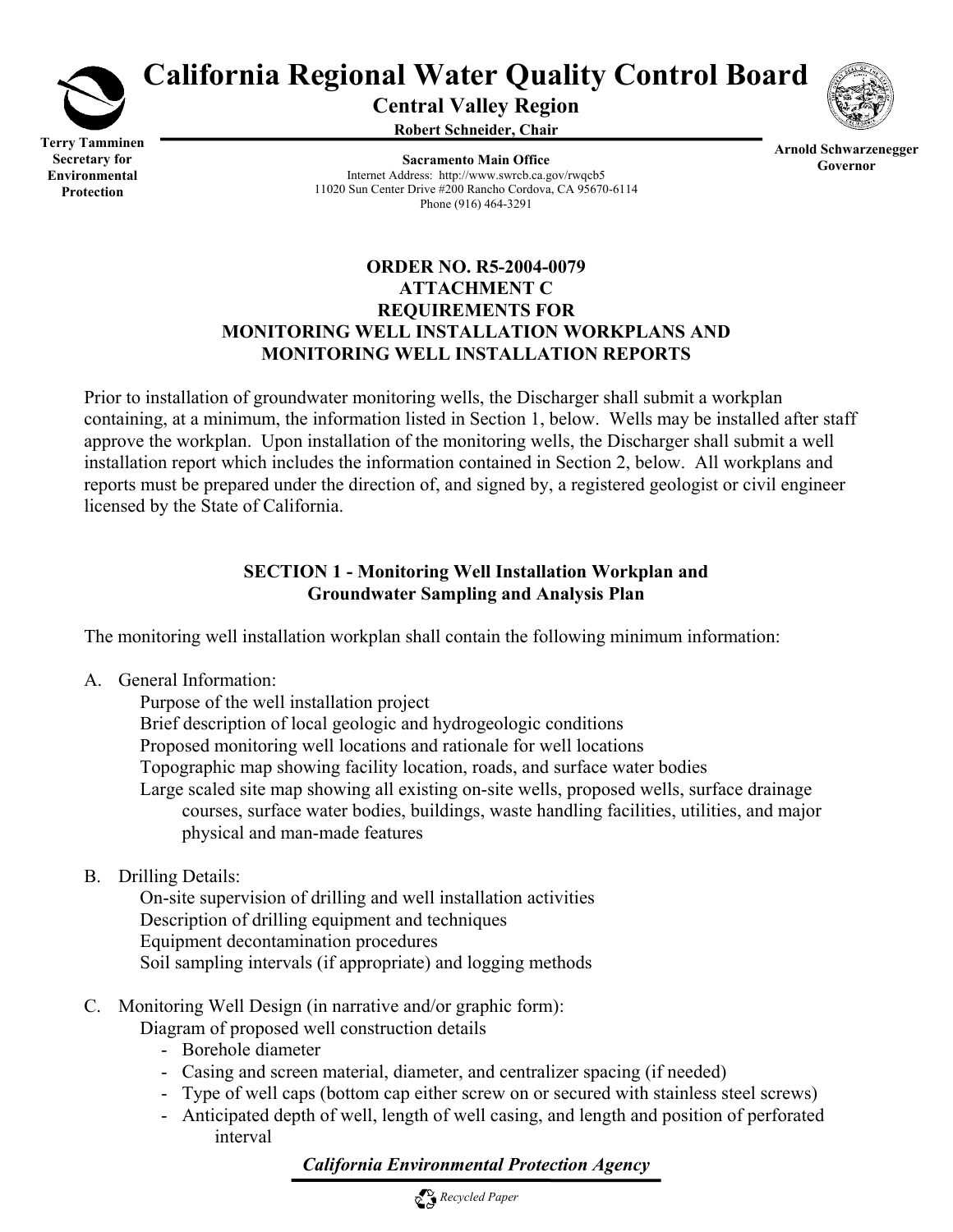- Thickness, position and composition of surface seal, sanitary seal, and sand pack
- Anticipated screen slot size and filter pack
- D. Well Development (not to be performed until at least 48 hours after sanitary seal placement): Method of development to be used (i.e., surge, bail, pump, etc.) Parameters to be monitored during development and record keeping technique Method of determining when development is complete Disposal of development water
- E. Well Survey (precision of vertical survey data shall be at least 0.01 foot): Identify the Licensed Land Surveyor or Civil Engineer that will perform the survey Datum for survey measurements List well features to be surveyed (i.e. top of casing, horizontal and vertical coordinates, etc.)
- F. Schedule for Completion of Work

# G. **Appendix: Groundwater Sampling and Analysis Plan (SAP)**

The Groundwater SAP shall be included as an appendix to the workplan, and shall be utilized as a guidance document that is referred to by individuals responsible for conducting groundwater monitoring and sampling activities.

Provide a detailed written description of standard operating procedures for the following:

- Equipment to be used during sampling
- Equipment decontamination procedures
- Water level measurement procedures
- Well purging (include a discussion of procedures to follow if three casing volumes cannot be purged)
- Monitoring and record keeping during water level measurement and well purging (include copies of record keeping logs to be used)
- Purge water disposal
- Analytical methods and required reporting limits
- Sample containers and preservatives
- Sampling
	- General sampling techniques
	- Record keeping during sampling (include copies of record keeping logs to be used) - QA/QC samples
	-
- Chain of Custody
- Sample handling and transport

# **SECTION 2 - Monitoring Well Installation Report**

The monitoring well installation report must provide the information listed below. In addition, the report must also clearly identify, describe, and justify any deviations from the approved workplan.

A. General Information:

Purpose of the well installation project